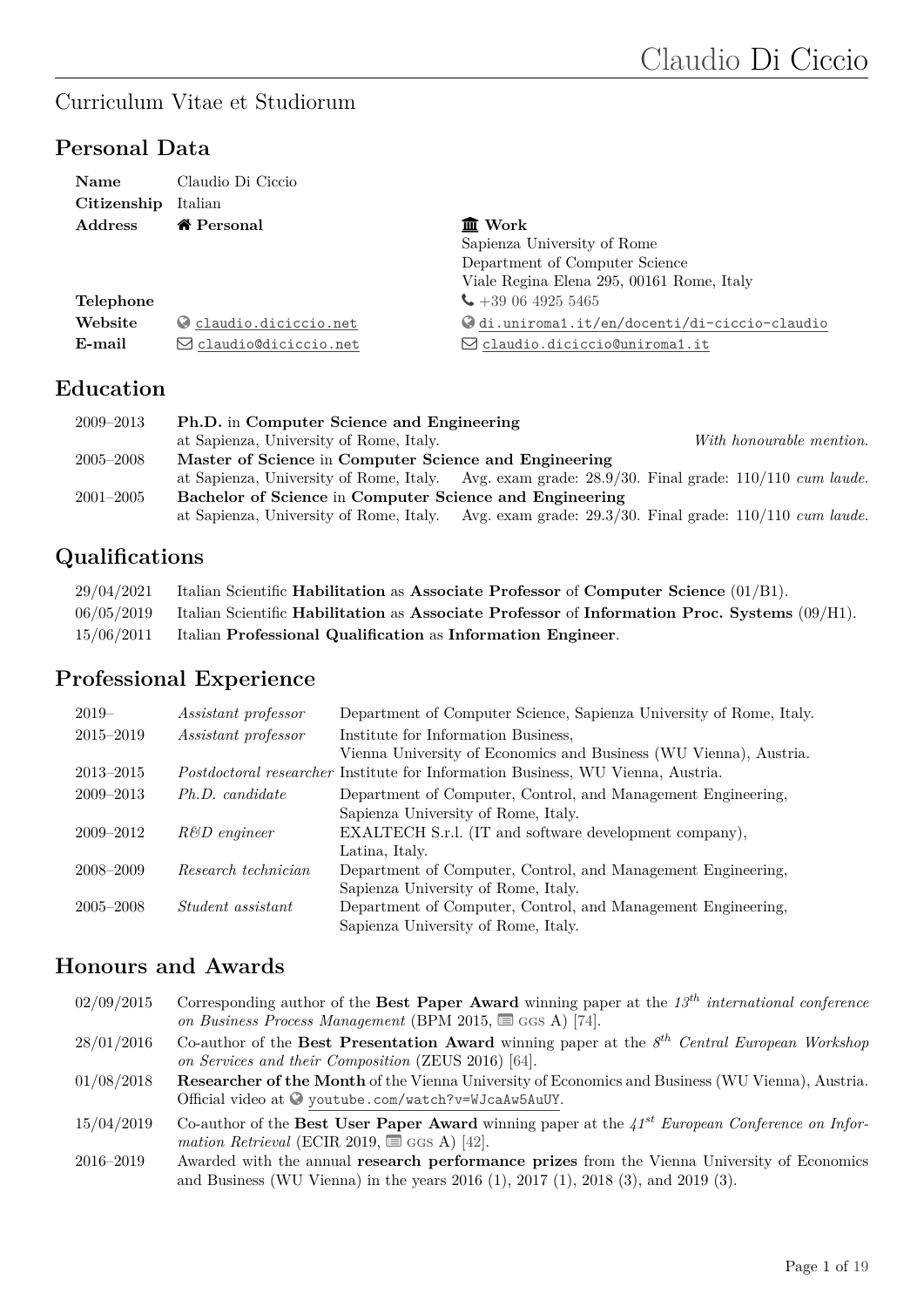## **Invited Talks**

| 24/01/2022               | "Blockchain: concepts and applications", 2nd online school on Smart Data Processing and Systems of<br>Deep Insight, 24-28 January 2022, for the DESTINI H2020 Twinning project, organised by the Cyprus                       |
|--------------------------|-------------------------------------------------------------------------------------------------------------------------------------------------------------------------------------------------------------------------------|
| 24/11/2021               | University of Technology, Limassol, Cyprus.<br>"Blockchain and smart contracts: infrastructure and platforms", Cyber 4.0 Seminar at Confindustria<br>CONNEXT 2021, Milan, Italy.                                              |
| 12/10/2021               | "Blockchain: concepts and research directions" for the DESTINI H2020 Twinning project, organised by<br>the Cyprus University of Technology, Limassol, Cyprus.                                                                 |
| 02/11/2021               | "Panel: Rethinking the Input for Process Mining" in the role of moderator at the XES 2.0 Workshop<br>of the 3rd Int. Conference on Process Mining (ICPM 2021), Eindhoven, Netherlands.                                        |
| 09/09/2021               | "Panel: Is process technology ready for rare events?" in the role of moderator at the 19th Int. Conference<br>on Business Process Management (BPM 2021), Rome, Italy.                                                         |
| 03/03/2021               | "Blockchain and smart contracts: infrastructure and platforms" at the Cyber 4.0 Seminar hosted by the<br>Cyber 4.0 Cybersecurity Competence Center, Rome, Italy.                                                              |
| 11/11/2020               | "Mining process rules from email" at the Automation, Control, and Analysis of Knowledge-intensive<br>Processes Workshop, hosted by the IBM CASCON x EVOKE conference, Toronto, Canada.                                        |
| 08/10/2020               | "The Process and the Blockchain: A Story of Miners" at the WU Vienna, Austria.                                                                                                                                                |
| 19/02/2020               | "Towards a Process-oriented Analysis of Blockchain Data" [32] at the 1st Int. Workshop on Conceptual<br>Modeling for Distributed Ledger Technologies (MOD-DLT), co-located with Modellierung, Vienna,                         |
|                          | Austria, 19 February 2020.                                                                                                                                                                                                    |
| 19/07/2019               | "The Process and the Blockchain: A Story of Miners" at the Sapienza University of Rome, Italy.                                                                                                                                |
| 03/07/2019               | "Tracking Workflows on the Blockchain" at the "Blockchain: Applications and Security" Cyber Security<br>Summer School 2019, Voore, Estonia.                                                                                   |
| 27/05/2019               | "Declarative Specification of Processes: Discovery and Reasoning" at the Sapienza University of Rome,                                                                                                                         |
|                          | Italy.                                                                                                                                                                                                                        |
| 15/04/2019               | "Declarative Specification of Processes: Discovery and Reasoning" at the Utrecht University, The<br>Netherlands.                                                                                                              |
| 12/04/2019               | "Declarative Specification of Processes: Discovery and Reasoning" at the Eindhoven University of Tech-<br>nology, The Netherlands.                                                                                            |
|                          |                                                                                                                                                                                                                               |
|                          |                                                                                                                                                                                                                               |
| 19/12/2018<br>13/11/2018 | "An Introduction to Process Mining" at the Technical University of Vienna (TU Wien), Austria.<br>"How to Execute Business Processes on the Blockchain" at the Process Management Summit of the                                |
| 09/11/2018               | Gesellschaft für Prozessmanagement, Vienna, Austria, 13 November 2018.<br>"Data Science $\times$ Business Process Management = Process Mining" at the 16 <sup>th</sup> PQM Dialog ("Process")                                 |
| 04/10/2018               | Mining - Reale Prozesse im Fokus"), FH Kufstein, Austria, 9 November 2018.<br>"Declarative Business Processes: Discovery and Reasoning" at the Seminars of the University of Wol-<br>longong, NSW, Australia, 4 October 2018. |
| 25/09/2018               | "Declarative Business Processes: Discovery and Reasoning" at the CIS Seminars of the University of<br>Melbourne, VIC, Australia, 25 September 2018.                                                                           |
| 14/08/2018               | "Tracking Business Processes on the Blockchain" at Dagstuhl Seminar 18332 ("Blockchain Technology"<br>for Collaborative Information Systems"), Schloss Dagstuhl, Germany, 12-17 August 2018.                                  |
| 08/02/2018               | "Paradigm-independence of metrics" at the Brainstorm Seminar Conformance Checking Metrics, Maas-<br>mechelen, Belgium, 8 February 2018.                                                                                       |
| 14/03/2018               | "Data Science $+$ BPM" at the Data Science Society Kick-off event, Vienna, Austria, 14 March 2018.                                                                                                                            |
| 17/11/2017               | "The Application of Process Analytics in the field of Smart Logistics: Examples from Airfreight and<br>Road Transportation" at the University of Edinburgh, United Kingdom.                                                   |
| 06/03/2017               | "The Application of Process Analytics in the field of Smart Logistics: Examples from Airfreight and<br>Road Transportation" at CSIRO/Data61, Sydney, Australia.                                                               |
| 07/12/2016               | "Automated Discovery of Declarative Process Models" at the Humboldt University of Berlin, Germany.                                                                                                                            |
|                          | "Introduction to Process Mining" at the Federal University of the State of Rio de Janeiro, Brazil.                                                                                                                            |
| 13/09/2016               |                                                                                                                                                                                                                               |
| 25/08/2016               | "Predictive task monitoring: Processing flight events to foresee diversions" at Dagstuhl Seminar 16341<br>("Integrating Process-Oriented and Event-Based Systems"), Schloss Dagstuhl, Germany, 21–26 August                   |
| 22/09/2015               | 2016.<br>"The Automated Discovery of Declarative Processes" at the Workshop on the Presence and Future of<br>Process Mining, Bratislava, Slovak Republic, 22-23 September 2015.                                               |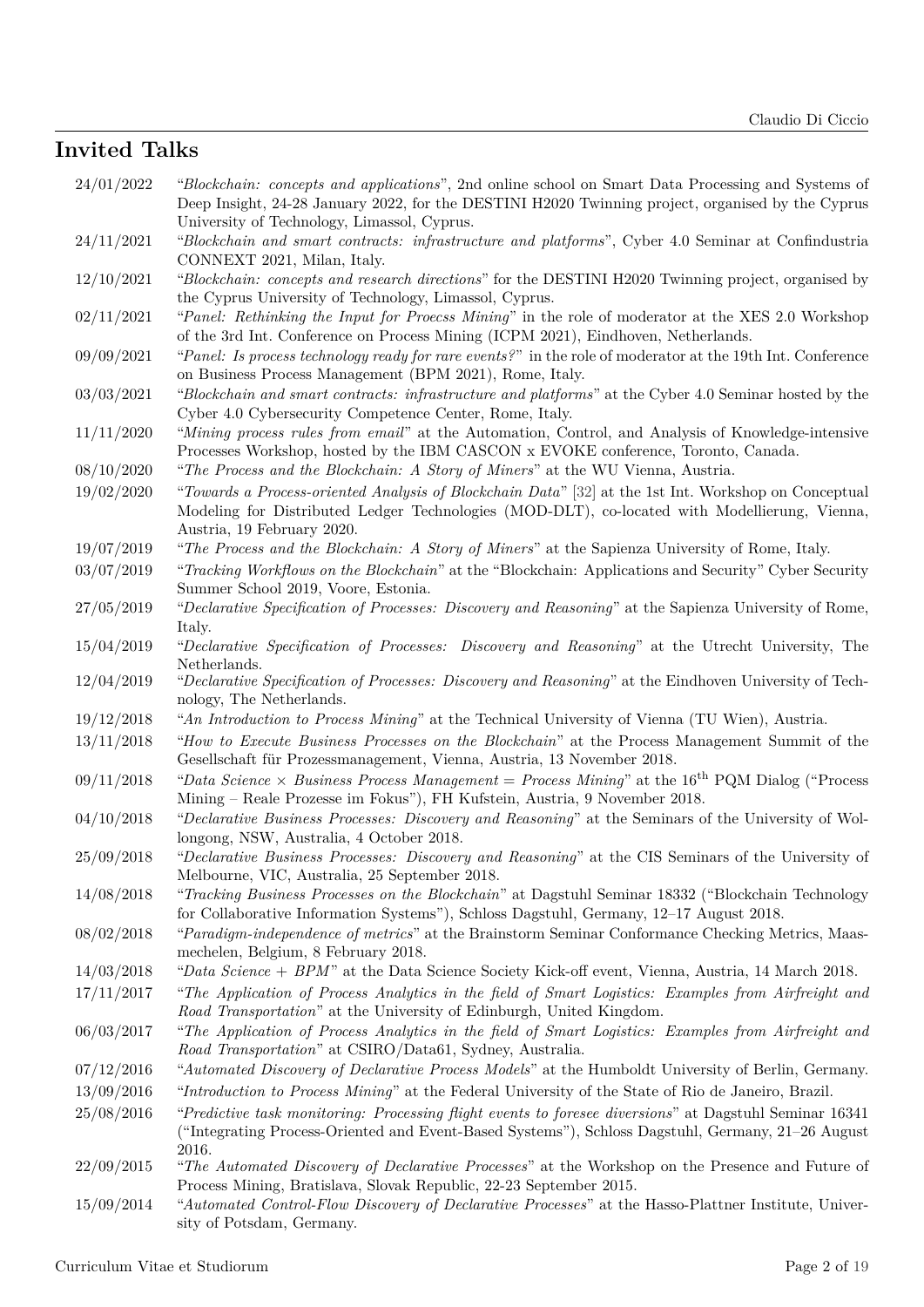- 12/12/2013 "*Automated Control-Flow Discovery of Declarative Process Models*" at the Eindhoven University of Technology, The Netherlands.
- 09/12/2013 "*Flight Diversion Prediction based on Event Data*" at the Eindhoven University of Technology, The Netherlands.

#### **Presentations at Conferences and Workshops**

08/09/2021 "*RuM: Declarative Process Mining, Distilled*" [\[29\]](#page-11-1), tutorial at the 19th Int. Conference on Business Process Management (BPM), Rome, Italy, 2021, 6-10 September 2021. 02/09/2019 "*Extracting Event Logs for Process Mining from Data Stored on the Blockchain*" [\[48\]](#page-13-0) at the 2nd Int. Workshop on Security and Privacy-enhanced Business Process Management (SPBP 2019), co-located with BPM, Vienna, Austria, 2 September 2019. 01/07/2018 "*Blockchain-Based Traceability of Inter-organisational Business Processes*" [\[52\]](#page-13-1) at the 8th Int. Symposium on Business Modeling and Software Design (BMSD 2018), Vienna, Austria, 2-4 July 2018. 13/06/2017 "*Resolving Inconsistencies and Redundancies in Declarative Process Models*" [\[17\]](#page-10-0) at the 8th Int. Workshop on Enterprise Modeling and Information Systems Architectures (EMISA 2017), Essen, Germany, 12-13 June 2017. 03/10/2016 "*Detecting Flight Trajectory Anomalies and Predicting Diversions in Freight Transportation*" [\[18\]](#page-10-1) at the 7th International Workshop on Enterprise Modeling and Information Systems Architectures (EMISA 2016), Vienna, Austria, 3-5 October 2016 20/09/2016 "*Semantical Vacuity Detection in Declarative Process Mining*" [\[66\]](#page-14-1) at the 14th Int. Conference on Business Process Management (BPM 2016), Rio de Janeiro, Brazil, 18-22 September 2016. 19/09/2016 "*Model Checking of Mixed-Paradigm Process Models in a Discovery Context - Finding the Fit Between Declarative and Procedural*" [\[55\]](#page-13-2) at the 12th Int. Workshop on Business Process Intelligence (BPI 2016), Rio de Janeiro, Brazil, 19 September 2016. 01/09/2015 "*Ensuring Model Consistency in Declarative Process Discovery*" [\[74\]](#page-15-0) � **Best Paper Award of the 13th Int. Conference on Business Process Management (BPM 2015)**, Innsbruck, Austria, 31 August - 3 September 2015. 29/10/2014 "*Log-Based Understanding of Business Processes through Temporal Logic Query Checking*" [\[82\]](#page-16-0) at the 22nd Int. Conference on Cooperative Information Systems (CoopIS 2014), Amantea, Italy, 27-31 October 2014. 10/09/2014 "*Discovering Target-Branched Declare Constraints*" [\[80\]](#page-16-1) at the 12th Int. Conference on Business Process Management (BPM 2014), Eindhoven, The Netherlands, 7-11 September 2014. 08/09/2014 "*Predictive Task Monitoring for Business Processes*" [\[79\]](#page-16-2) at the 12th Int. Conference on Business Process Management (BPM 2014), Eindhoven, The Netherlands, 7-11 September 2014. 30/08/2013 "*Studies on the Discovery of Declarative Control Flows from Error-prone Data*" [\[84\]](#page-16-3) at the 3rd Int. Symposium on Data-driven Process Discovery and Analysis (SIMPDA 2013), Riva del Garda, Italy, 30 August 2013. 17/04/2013 "*A Two-Step Fast Algorithm for the Automated Discovery of Declarative Workflows*" [\[83\]](#page-16-4) at the IEEE Symposium on Computational Intelligence and Data Mining (CIDM 2013), Singapore, 16-19 April 2013. 14/09/2012 "*Goal-based Composition of Stateful Services for Smart Homes*" [\[86\]](#page-16-5) at the 20th Int. Conference on Cooperative Information Systems (CoopIS 2012), Rome, Italy, 10-14 September 2012. 15/06/2012 "*Knowledge-intensive Processes: An Overview of Contemporary Approaches*" [\[87\]](#page-16-6) at the 1st Int. Workshop on Knowledge-intensive Business Processes (KiBP 2012), Rome, Italy, 15 June 2012. 22/05/2012 "*Mining Constraints for Artful Processes*" [\[88\]](#page-16-7) at the 15th Int. Conference on Business Information Systems (BIS 2012), Vilnius, Lithuania, May 21-23 2012. 25/11/2011 "*Representing and Visualizing Mined Artful Processes in MailOfMine*" [\[91\]](#page-17-0) at the 7th Conference of the Workgroup Human-Computer Interaction and Usability Engineering of the Austrian Computer Society (USAB 2011), Graz, Austria, 25-26 November 2011. 30/05/2011 "*MailOfMine – Analyzing Mail Messages for Mining Artful Collaborative Processes*" [\[93\]](#page-17-1) at the 1st Int. Symposium on Data-Driven Process Discovery and Analysis (SIMPDA 2011), Campione d'Italia, Italy, June 29 - July 1st 2011. 24/03/2011 "*Service Composition and Advanced User Interfaces in the Home of Tomorrow: the SM4All Approach*" [\[90\]](#page-17-2) at the 2nd Int. ICST Conference on Ambient Media and Systems (AMBI-SYS 2011),

Porto, Portugal, March 24-25 2011.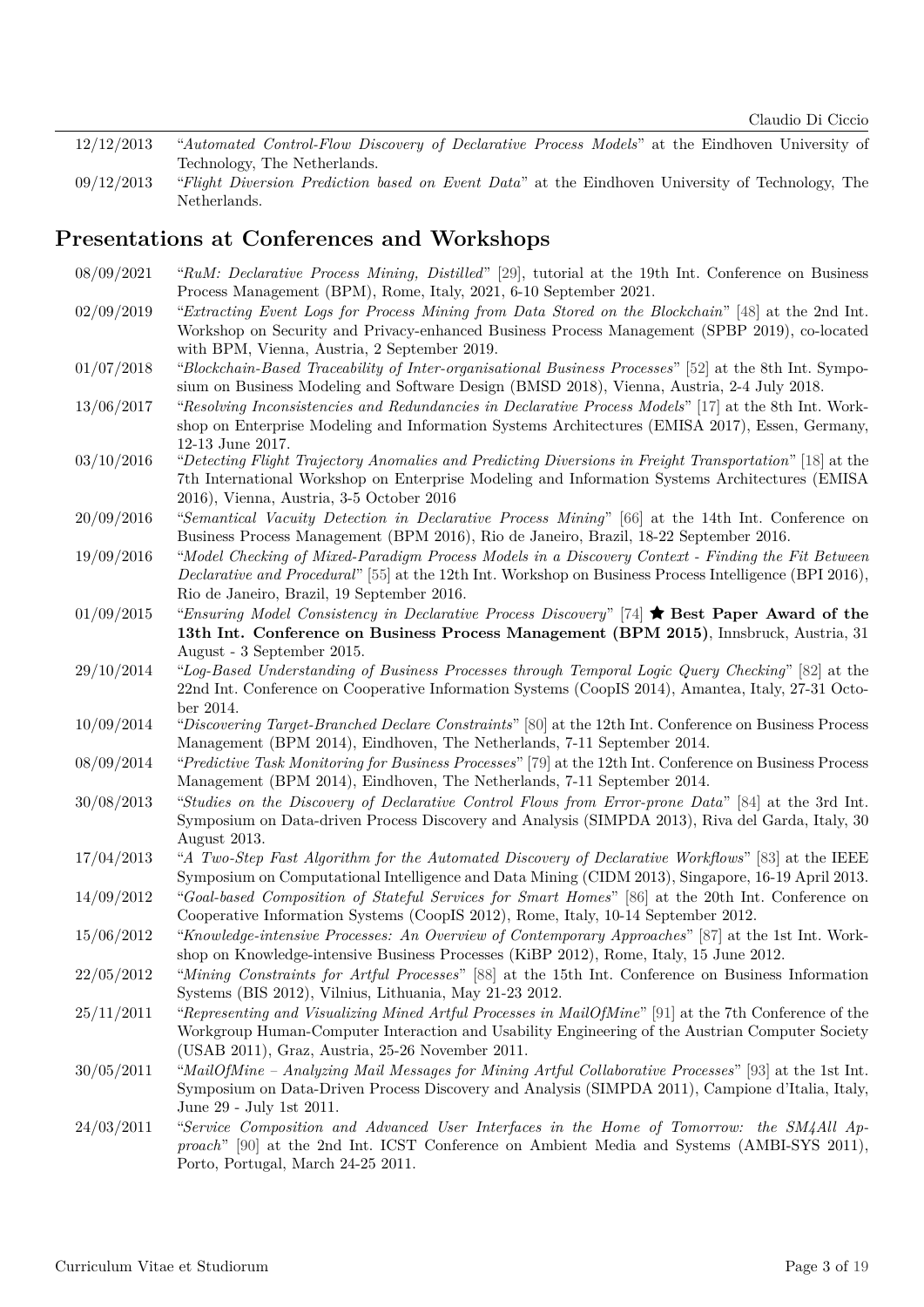# **Program Committees and Referrals**

| 2022      | PC Chair             | (BPM,<br>Conference<br><b>Business</b><br>Process<br>Management<br>A)<br>Int.<br>on<br>GGS<br>O bpm2022.uni-muenster.de                                                                                                                                                                                                                       |
|-----------|----------------------|-----------------------------------------------------------------------------------------------------------------------------------------------------------------------------------------------------------------------------------------------------------------------------------------------------------------------------------------------|
| 2021      | PC Chair             | Int. Conference on Process Mining (ICPM) @ icpmconference.org/2021                                                                                                                                                                                                                                                                            |
| 2021      | Track Chair          | Int. Conference on Business Process Management (BPM, GGS A), Tutorials & Panels<br>Track © bpm2021.diag.uniroma1.it/call-for-tutorials/                                                                                                                                                                                                       |
| 2021      | Guest Editor         | Special Issue of the Journal on Data Semantics $(\equiv s \text{ s})$<br>on Pro-<br>cess Querying and Declarative, Decision and Hybrid Approaches to Processes<br>odoi.org/10.1007/s13740-021-00130-1                                                                                                                                         |
| 2021      | Organiser            | Int. Workshop on Workshop on BPM Problems to Solve Before We Die (PROBLEMS)<br>'21), co-located with the Int. Conference on Business Process Management (BPM,<br>$GGS A)$ sites.google.com/view/bpm-problems                                                                                                                                  |
| 2020      | Track Chair          | Int. Conference on Business Process Management (BPM, GGS A), Demos & Resources<br>Track Congreso.us.es/bpm2020/calls/demos                                                                                                                                                                                                                    |
| 2020      | Track Chair          | Doctoral Consortium of the Int. Conference on Process<br>(ICPM)<br>Mining<br>© icpmconference.org/2020/doctoral-consortium                                                                                                                                                                                                                    |
| 2019      | Proceedings<br>Chair | Conference<br><b>Business</b><br>Process<br>Management<br>(BPM,<br>Int.<br>A)<br><b>on</b><br>GGS<br>Obpm2019.ai.wu.ac.at                                                                                                                                                                                                                     |
| 2019      | PC Chair             | Blockchain Forum at the Int. Conference on Business Process Management (BPM,<br>GGS A) Ohttps://bpm2019.ai.wu.ac.at/call-for-blockchain-forum/                                                                                                                                                                                                |
| $2018 -$  | Organiser            | Int. Workshop on Process Querying, Manipulation and Intelligence (PQMI), co-located<br>with the Int. Conference on Process Mining (ICPM) C processquerying.com/pqmi2021                                                                                                                                                                       |
| $2016 -$  | Organiser            | Int. Workshop on Declarative, Decision, and Hybrid approaches to processes (DEC2H),<br>co-located with the Int. Conference on Business Process Management (BPM, GGS A)<br>dec2h-2021.di.uniroma1.it                                                                                                                                           |
| 2015-2016 | Organiser            | Int. Workshop on the Role of Real-World Objects in Business Process Management<br>Systems (RW-BPMS), co-located with the Int. Conference on Advanced Information<br>Systems Engineering (CAISE 2105, GGS A) and the IEEE International Enterprise Dis-<br>tributed Object Computing Conference (EDOC, GGS B), $\odot$ ai.wu.ac.at/rw-bpms2016 |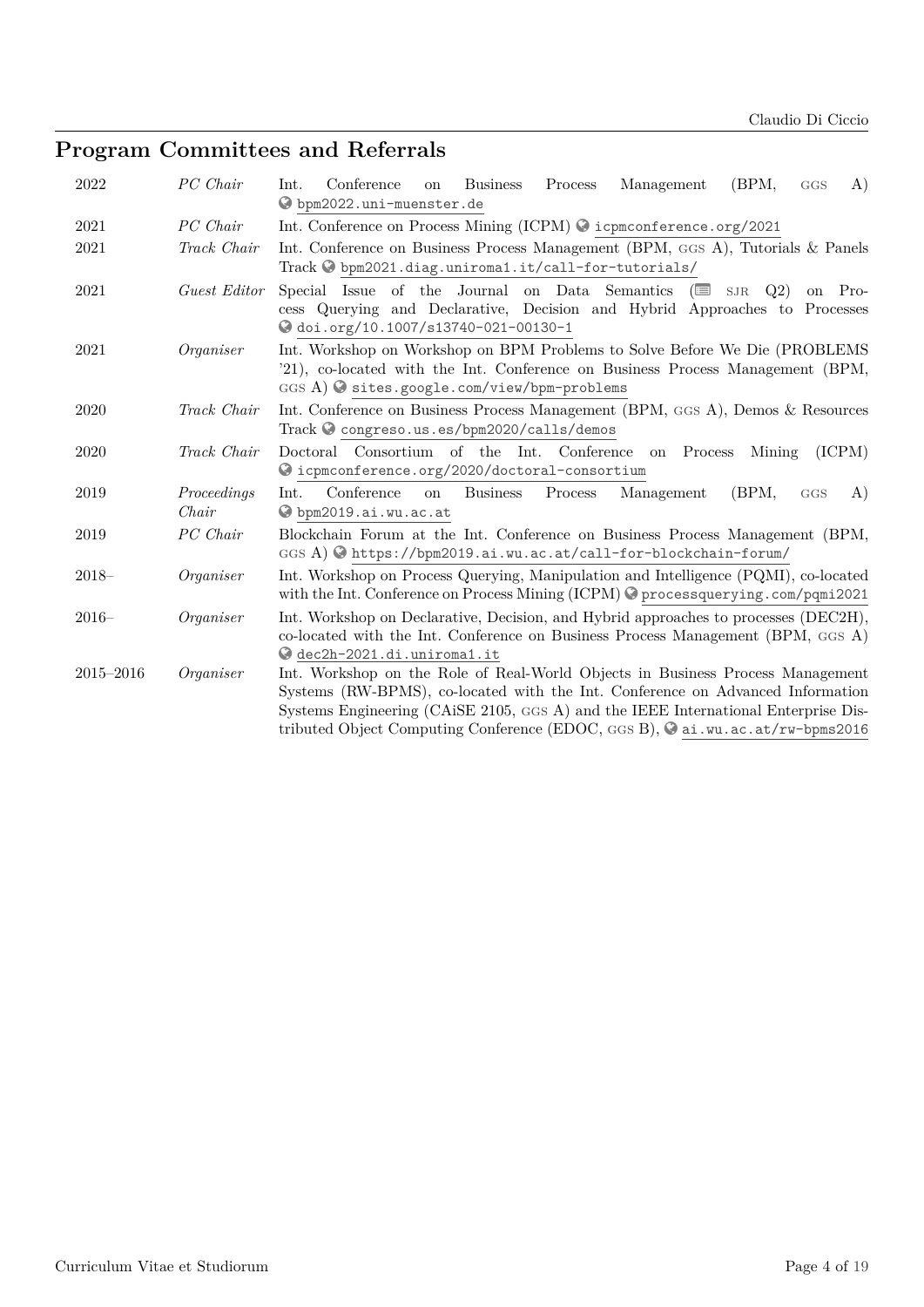| $PC$ member | Conferences | • Int. Conference on Business Process Management (BPM, $\equiv$ GGS A) 2018, 2019, 2020,<br>2021; Senior PC member in 2021 • Int. Joint Conference on Artificial Intelligence (IJ-<br>CAI, $\equiv$ GGS A++) 2015, 2021 • Int. Conference on Advanced Information Systems<br>Engineering (CAiSE, $\equiv$ GGs A) 2019, 2020, 2021 • Int. Enterprise Computing Confer-<br>ence (EDOC, $\equiv$ GGs B) 2020, 2021 • Int. Conference on Process Mining (ICPM) 2019,<br>2020 • Int. Working Conference on Business Process Modeling, Development, and Sup-<br>port (BPMDS) 2020, 2021 • Int. Conference on Software and System Processes (ICSSP)<br>2017, 2018, 2019, 2020, 2021 • Int. Conference of the Italian Association for Artificial<br>Intelligence (AI*IA) 2018, 2019, 2020, 2021 • Wirtschaftsinformatik (WI) 2020, 2021<br>(Associate Editor of the BPM track) • Int. Working Conference on Exploring Modeling<br>Methods for Systems Analysis and Development (EMMSAD) 2018, 2019 • Int. Con-<br>ference on Subject-Oriented Business Process Management (S-BPM ONE) 2015, 2016,<br>2017, 2018 • Int. Conference on Business Informatics (CBI) 2016 • Int. Conference on                                                                                                                                                                                                                                                                                                                                                                                                                                                                             |
|-------------|-------------|---------------------------------------------------------------------------------------------------------------------------------------------------------------------------------------------------------------------------------------------------------------------------------------------------------------------------------------------------------------------------------------------------------------------------------------------------------------------------------------------------------------------------------------------------------------------------------------------------------------------------------------------------------------------------------------------------------------------------------------------------------------------------------------------------------------------------------------------------------------------------------------------------------------------------------------------------------------------------------------------------------------------------------------------------------------------------------------------------------------------------------------------------------------------------------------------------------------------------------------------------------------------------------------------------------------------------------------------------------------------------------------------------------------------------------------------------------------------------------------------------------------------------------------------------------------------------------------------------------------------------------------------------------------|
|             | Symposia    | Information Quality (ICIQ) 2012<br>• Blockchain Forum at the Int. Conference on Business Process Management (BPM)<br>Blockchain Forum) 2020, 2021 • Int. Symposium on Business Modeling and Software                                                                                                                                                                                                                                                                                                                                                                                                                                                                                                                                                                                                                                                                                                                                                                                                                                                                                                                                                                                                                                                                                                                                                                                                                                                                                                                                                                                                                                                          |
|             |             | Design (BMSD) 2018 • Int. Symposium on Data-driven Process Discovery and Analysis<br>(SIMPDA) 2015, 2016, 2017 • Special Session on Process Mining at the IEEE Sym-<br>posium Series on Computational Intelligence (CIDM) 2013, 2014 • Special Session on<br>Process Mining at the World Congress on Computational Intelligence (WCCI) 2014                                                                                                                                                                                                                                                                                                                                                                                                                                                                                                                                                                                                                                                                                                                                                                                                                                                                                                                                                                                                                                                                                                                                                                                                                                                                                                                   |
|             | Workshops   | • Int. Workshop on Business Process Intelligence (BPI) $2017$ , $2018$ , $2019$ , $2020$ , $2021$<br>• Int. Workshop on Artificial Intelligence for Business Process Management (AI4BPM)<br>2018, 2019, 2020, 2021 • Int. Workshop on Process-oriented Data Science for Health-<br>care (PODS4H) 2020, 2021 • Int. Workshop on Event Based Data Analysis (EbdA)<br>2020, 2021 • Int. Workshop on Algorithms & Theories for the Analysis of Event Data<br>(ATAED) 2016, 2017, 2018, 2019, 2020 • Int. Workshop on Blockchain Technologies for<br>Multi-Agent Systems (BCT4MAS) 2019 • Int. Workshop on Flexible Advanced Infor-<br>mation Systems (FAiSE) 2019 • Int. Workshop on Blockchains for Inter-Organizational<br>Collaboration (BIOC) 2019 • Int. Workshop on Security and Privacy-enhanced Business<br>Process Management (SPBP) 2019, 2020 • Int. Workshop on Business Data Analytics<br>(BDA) 2018 • Central-European Workshop on Services and their Composition (ZEUS)<br>2016, 2017 • Int. Workshop on Process Querying (PQ) 2016, 2017 • Int. Workshop on<br>Business Process Innovation with Artificial Intelligence (BPAI) 2017 • Int. Workshop<br>on Cognitive Business Process Management (CBPM) 2017 • Int. Workshop on Resource<br>Management in Business Processes (ReMa) 2016 • Int. Workshop on Performance and<br>Conformance of Workflow Engines (PEACE) 2016 • Int. Workshop on Resource Man-<br>agement in Service-Oriented Computing (RMSOC 2014) • Int. Workshop on Artificial<br>Intelligence meets Business Processes and Services (AIBPS) 2014 • Int. Workshop on<br>Knowledge-intensive Business Processes (KiBP) 2012, 2013 |
|             | Consortia   | • Jury of the Demo Track the Int. Conference on Business Process Management (BPM)<br>Demos) 2018, 2019, 2020 • Jury of the Doctoral Consortium of the Int. Conference on<br>Process Mining (ICPM DC) 2019, 2020 • Jury of the Demo Track of the Int. Conference<br>on Process Mining (ICPM Demos) 2019, 2020, 2021 • Jury of the Business Process<br>Intelligence Challenge (BPIC) 2014, 2015, 2016, 2017, 2018, 2019, 2020.                                                                                                                                                                                                                                                                                                                                                                                                                                                                                                                                                                                                                                                                                                                                                                                                                                                                                                                                                                                                                                                                                                                                                                                                                                  |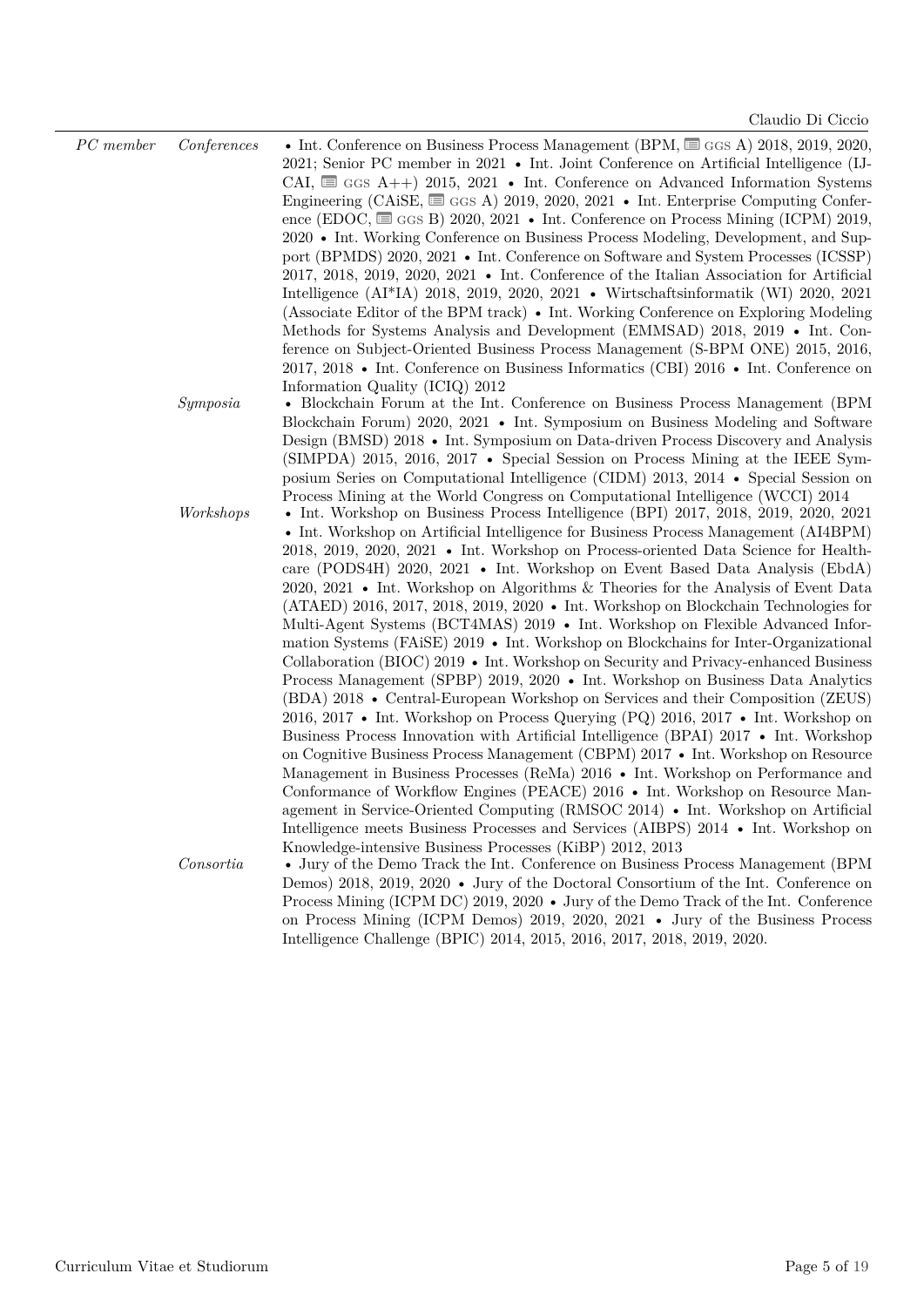| Reviewer | Journals        | • Information Systems ( $\equiv$ SJR Q1) • Decision Support Systems ( $\equiv$ SJR Q1) • ACM               |
|----------|-----------------|------------------------------------------------------------------------------------------------------------|
|          |                 | Trans. on Software Engineering and Methodology (TOSEM, $\equiv$ SJR Q1) • ACM Trans.                       |
|          |                 | on Management Information Systems (TMIS, $\equiv$ SJR Q1) • IEEE Trans. on Software En-                    |
|          |                 | gineering ( $\equiv$ SJR Q1) • ACM Trans. on Internet Technology (TOIT, $\equiv$ SJR Q1) • IEEE            |
|          |                 | Trans. on Services Computing (TSC, $\Box$ SJR Q1) • Information Sciences ( $\Box$ SJR Q1)                  |
|          |                 | • Journal of Biomedical Informatics ( $\equiv$ SJR Q1) • Business & Information Systems                    |
|          |                 | Engineering (BISE, $\equiv$ SJR Q1) • J. Network and Computer Applications ( $\equiv$ SJR Q1)              |
|          |                 | • Journal of Biomedical Informatics ( $\equiv$ SJR Q1) • Artificial Intelligence in Medicine               |
|          |                 | ( $\equiv$ SJR Q1) • Computers in Industry ( $\equiv$ SJR Q1) • Automation in Construction                 |
|          |                 | (SIR Q1) • Software and Systems Modeling (SIR Q2) • Formal Aspects of Com-                                 |
|          |                 | puting ( $\equiv$ SJR Q2) • IEEE Internet Computing ( $\equiv$ SJR Q2) • Data and Knowledge                |
|          |                 | Engineering ( $\equiv$ SJR Q2) • Journal of Systems and Software ( $\equiv$ SJR Q2) • Journal              |
|          |                 | nal on Data Semantics ( $\equiv$ SJR $Q2$ ) • Service Oriented Computing and Applications                  |
|          |                 | ( $\equiv$ SJR Q2) • International Journal of Cooperative Information Systems ( $\equiv$ SJR Q3)           |
|          |                 | • Revista de Informática Teórica e Aplicada • Ledger • SN Computer Science • Com-                          |
|          |                 | puting • Transactions on Petri Nets and Other Models of Concurrency • ICST Trans.                          |
|          |                 | Ambient Systems.                                                                                           |
| Board    |                 | Member of the <i>Editorial Review Board</i> of the Special Issue on Conformance Checking of Information    |
|          |                 | Systems $(2021, \equiv \text{SJR Q1}).$                                                                    |
|          |                 | Member of the <i>Editorial Review Board</i> of the Special Issue on Special Issue on Process Mining at the |
|          |                 | Enterprise Level of Business & Information Systems Engineering (BISE, 2020, $\equiv$ SJR Q1).              |
|          |                 | Associate Editor of the Special Issue on Blockchain Technologies in Enterprise Modeling and Enterprise     |
|          |                 | Information Systems of the Enterprise Modelling and Information Systems Architectures journal              |
|          | (EMISAJ, 2020). |                                                                                                            |

# **Memberships**

| $2019-$       | Member of the Steering Committee of the IEEE CIS Task Force on Process Mining $\mathcal{Q}$ www.tf-pm.org                                         |
|---------------|---------------------------------------------------------------------------------------------------------------------------------------------------|
| $2022-$       | Member of the Program Committee Board of IJCAI C ijcai.org                                                                                        |
| $2018-$       | Professional Member of the Association for Computing Machinery (ACM)                                                                              |
| 2017-2019     | Member of the Research Institute for Cryptoeconomics of the Vienna University of Economics and<br>Business (WU Vienna) O wu.ac.at/cryptoeconomics |
| $2015 - 2019$ | Member of the IEEE CIS Task Force on Process Mining O www.tf-pm.org                                                                               |
| $2013 - 2016$ | Member of the W3C RDF Stream Processing Community Group $\otimes$ w3.org/community/rsp                                                            |

## **Service**

| $03/2020 -$ | Member      | Scientific Board of the PhD in Computer Science at the Sapienza University of Rome                                                                           |
|-------------|-------------|--------------------------------------------------------------------------------------------------------------------------------------------------------------|
| $11/2020-$  | Member      | Didactic committee of the Department of Computer Science at the Sapienza University                                                                          |
| $03/2021-$  | Coordinator | of Rome<br>Preselection committee for the Bachelor's programme in Applied Computer Science and<br>Artificial Intelligence at the Sapienza University of Rome |

# **National and International Projects**

| $2022-$ | Research unit head | PRIN 2020 research project "exPlaInable kNowledge-aware PrOcess INTelli-                            |
|---------|--------------------|-----------------------------------------------------------------------------------------------------|
|         |                    | gence (PINPOINT)", grant number (CUP) B87G22000450001 with the De-                                  |
|         |                    | partment of Computer Science of Sapienza University of Rome, Italy.                                 |
| $2022-$ | Research unit head | Cyber 4.0 competence centre research project "Blockchain register for Import"                       |
|         |                    | <i>Export (BRIE)</i> ", core pillar framework, with the Department of Computer Sci-                 |
|         |                    | ence of Sapienza University of Rome, Italy.                                                         |
| $2022-$ |                    | Research staff member Sapienza research project "Drones as a Service for First Emergency Rresponse" |
|         |                    | with the Department of Computer Science of Sapienza University of Rome,                             |
|         |                    | Italy.                                                                                              |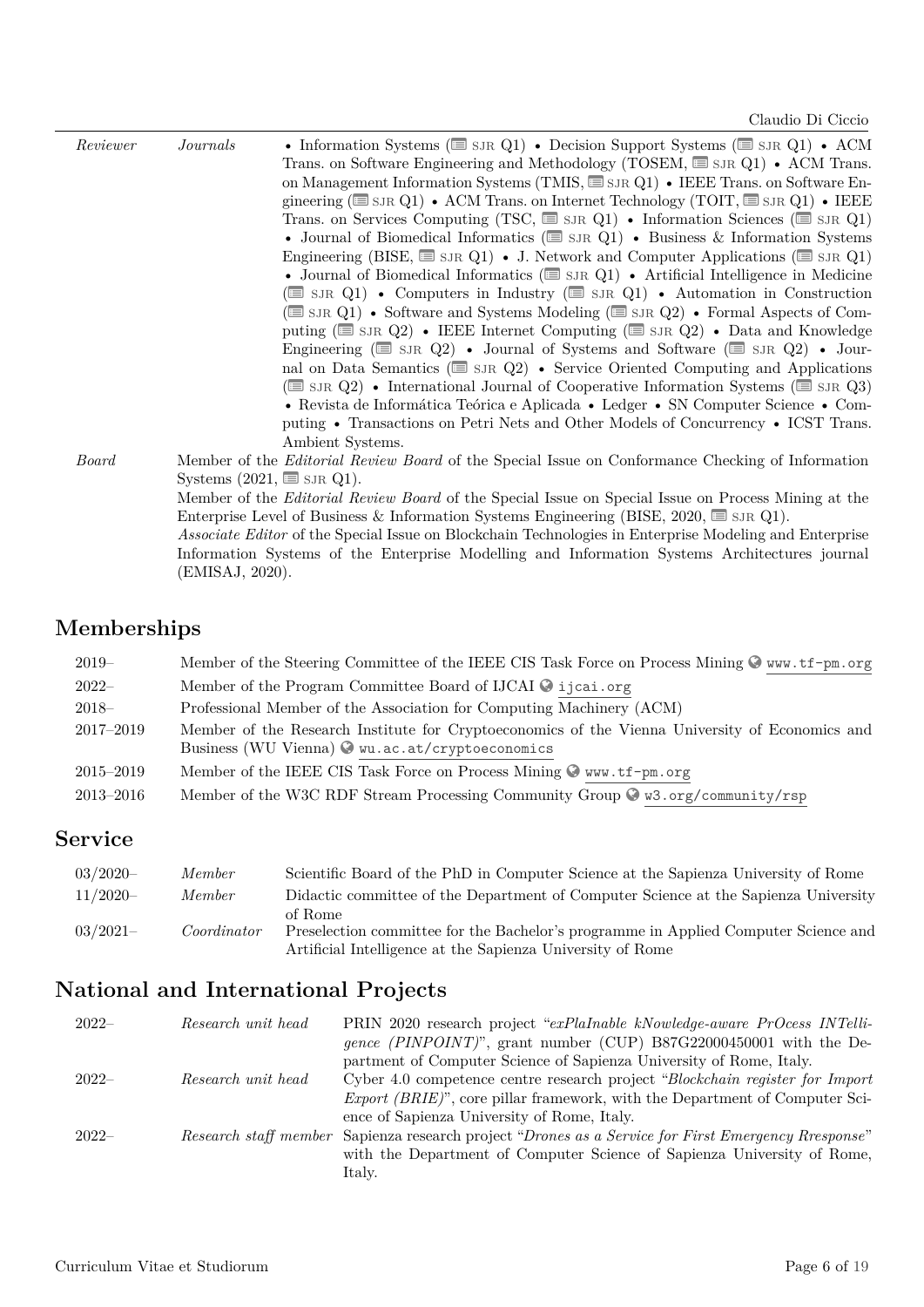| $2021 -$      |                                              | Research staff member Sapienza research project "Secure and Privacy-preserving Protocols for Auto-<br>matic Contact Tracing (SPECTRA)" with the Department of Computer Sci-                                                        |
|---------------|----------------------------------------------|------------------------------------------------------------------------------------------------------------------------------------------------------------------------------------------------------------------------------------|
| 2019          | Research partner                             | ence of Sapienza University of Rome, Italy.<br>Austrian Research Promotion Agency (FFG) Competence Centers for Excellent                                                                                                           |
|               |                                              | Technologies (COMET) "Austrian Blockchain Center (ABC)", Area 2 (Cryp-<br>toeconomic Modelling & Blockchain Applications for Business), with WU Vi-                                                                                |
|               |                                              | enna, Austria. O blockchain-center.at                                                                                                                                                                                              |
| $2017 - 2019$ | Research staff member<br>Work package leader | Austrian Research Promotion Agency (FFG) research project "Cyber-Physical<br>Social Systems for City-wide Infrastructures" (CitySPIN), grant number                                                                                |
|               |                                              | 861213, with WU Vienna, Austria. @ cityspin.net<br>Lead of Work Package 5 ("Process Mining and Monitoring on Linked Data").                                                                                                        |
| $2015 - 2019$ | Research staff member                        | EU H2020 Marie Skłodowska-Curie research project "Propelling Business Pro-                                                                                                                                                         |
|               | Work package leader                          | cess Management by Research and Innovation Staff Exchange" (RISE_BPM),                                                                                                                                                             |
|               |                                              | grant number 645751, with WU Vienna, Austria. Www.rise-bpm.eu                                                                                                                                                                      |
|               |                                              | Lead of Work Package 8 ("Synthesis of IT artifacts: BPM implementation").                                                                                                                                                          |
| $2018 -$      | Referee                                      | Register of Scientific Experts (REPRISE), Fundamental Research section, set                                                                                                                                                        |
|               |                                              | up at the Italian Ministry of Education, University and Research                                                                                                                                                                   |
| 2018          | Referee                                      | The Netherlands' research council for the Engineering and Applied Sciences<br>(NWO/TTW)                                                                                                                                            |
| 2017          | Referee                                      | Italian Research Projects of National Relevance (PRIN)                                                                                                                                                                             |
| 2017-2018     |                                              | Research staff member Austrian Research Promotion Agency (FFG) research project "Business Process<br>Optimization Toolkit", grant number 862950, with WU Vienna, Austria.                                                          |
| 2014-2017     |                                              | Research staff member Austrian Research Promotion Agency (FFG) research project "Safety-<br>critical Human- and dAta-centric Process management in Engineering<br>projects" (SHAPE), grant number 861213, with WU Vienna, Austria. |
|               |                                              | ai.wu.ac.at/shape-project                                                                                                                                                                                                          |
| $2013 - 2015$ |                                              | Research staff member EU FP7-ICT research project "European Wide Service Platform for Green Eu-                                                                                                                                    |
|               |                                              | ropean Transportation" (GET Service), grant number 318275, with WU Vienna,                                                                                                                                                         |
|               |                                              | Austria. O cordis.europa.eu/project/id/318275                                                                                                                                                                                      |
| 2008-2011     |                                              | Research staff member EU FP7-ICT research project "Smart Homes for All" (SM4All), grant number<br>224332, with Sapienza University of Rome, Italy. $\bullet$ sm4all-project.eu                                                     |
| $2007 - 2008$ | Research assistant                           | "Re-engineered Province Bureaus [Uffici Provinciali Reingegnerizzati]" (UPR),                                                                                                                                                      |
|               |                                              | research project funded by the Italian local authorities of Regione Lazio in<br>collaboration with the Province of Latina (SM4All), with Sapienza University                                                                       |
|               |                                              | of Rome, Italy.                                                                                                                                                                                                                    |
| 2006-2007     | Research technician                          | EU FP6 "DELOS Network of Excellence on Digital Libraries", with Sapienza<br>University of Rome, Italy. C delosw.isti.cnr.it                                                                                                        |

# **National and International Appointments**

| 04/2021                           | Lecturer                   | "Designing Blockchain-based Applications", Master in Service Design, POLI.de-  |  |
|-----------------------------------|----------------------------|--------------------------------------------------------------------------------|--|
|                                   |                            | sign, Milan, Italy                                                             |  |
| 04/2020                           | Lecturer                   | "Process Mining" PhD Course, University of Calabria, Rende, Italy              |  |
| 07/2019                           | Lecturer                   | "Blockchain: Applications and Security" Cyber Security PhD Summer School       |  |
|                                   |                            | 2019, Voore, Estonia                                                           |  |
| $02 - 06/2019$                    | Academic director          | "Blockchain - Transforming Business" course of the WU Executive Academy        |  |
|                                   | Lecturer                   | programme, Vienna, Austria                                                     |  |
| $08 - 10/2018$                    | <i>Visiting researcher</i> | School of Computing and Information Systems at the University of Mebourne,     |  |
|                                   |                            | VIC, Australia                                                                 |  |
| $10/17 - 02/2019$ <i>Lecturer</i> |                            | "Data Science" course of the WU Executive Academy programme, Vienna,           |  |
|                                   |                            | Austria                                                                        |  |
| $01 - 03/2017$                    | <i>Visiting researcher</i> | Information Systems School, Science and Engineering Faculty at the Queens-     |  |
|                                   |                            | land University of Technology, Brisbane, QLD, Australia                        |  |
| $08 - 09/2016$                    | <i>Visiting researcher</i> | Applied Informatics Department at the Federal University of the State of Rio   |  |
|                                   |                            | de Janeiro, Brazil                                                             |  |
| 10/2014                           | Guest lecturer             | "Process Analysis and Mining" course at Faculty of Economics of the University |  |
|                                   |                            | of Ljubljana, Slovenia                                                         |  |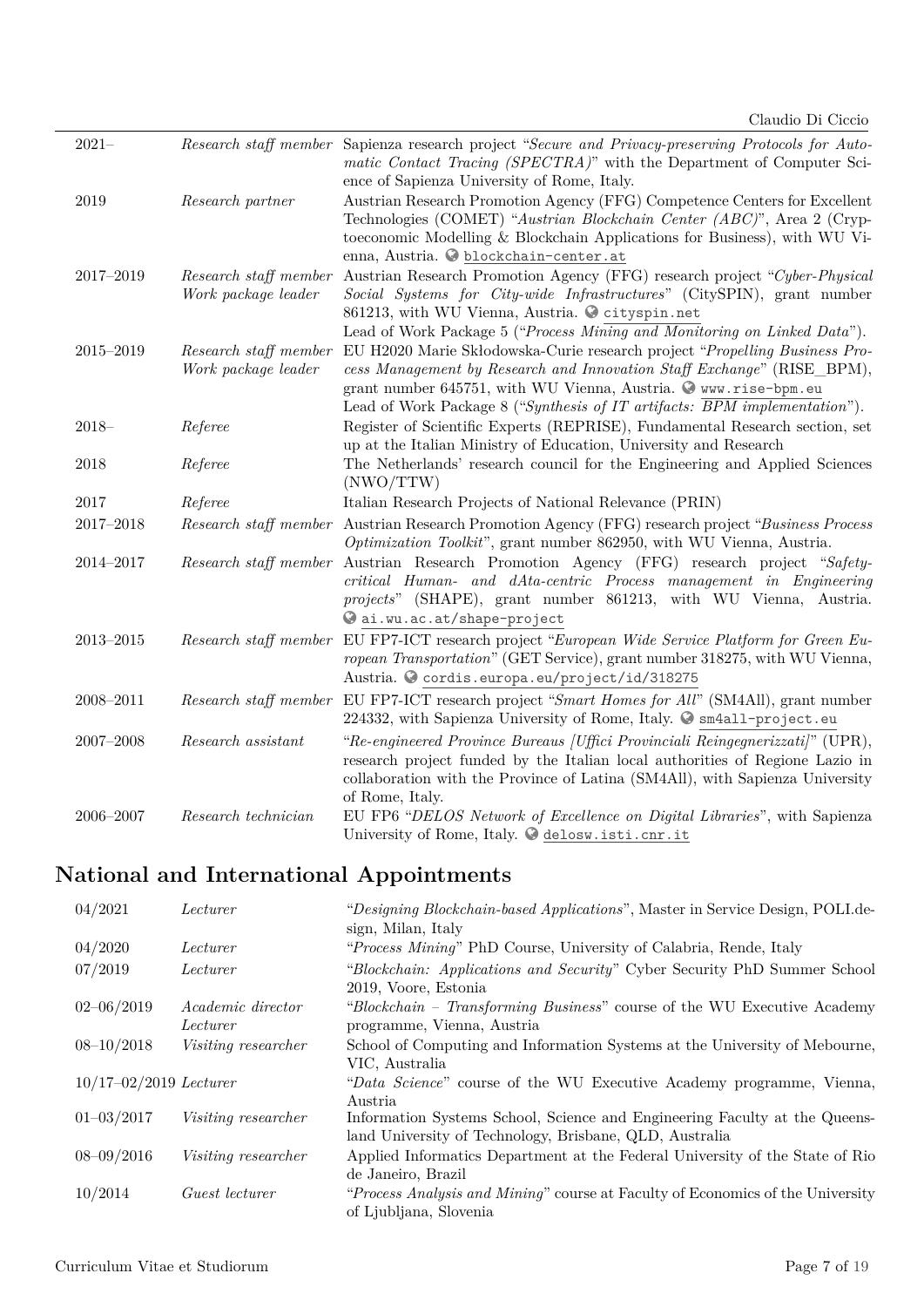09/2012 *Guest lecturer* School on Complex Software Systems Design for CINI-Finmeccanica, Rome, Italy

### **Technological Transfer and Entrepreneurship**

02/2009 Co-founder and R&D of EXALTECH S.r.l., Software and IT company, Italy

### **Teaching Experience**

| $10/20 -$                         | Lecturer | <i>"Blockchain Technologies"</i> [EN] at Sapienza University of Rome      | (M.Sc., 6 ECTS) |
|-----------------------------------|----------|---------------------------------------------------------------------------|-----------------|
| $02/20-$                          | Lecturer | "Computer Architectures" [IT] at Sapienza University of Rome              | (B.Sc., 6 ECTS) |
| $10/20 - 09/21$                   | Lecturer | "Programming" [EN] at Sapienza University of Rome                         | (B.Sc., 6 ECTS) |
| $10/20 - 09/21$                   | Lecturer | "Business Intelligence" [EN] at Sapienza University of Rome               | (M.Sc., 3 ECTS) |
| $02/20 - 03/2021$ <i>Lecturer</i> |          | "Algorithm Design (Lab.)" [IT] at Sapienza University of Rome             | (B.Sc., 3 ECTS) |
|                                   |          | $02/19-09/2020$ Lecturer "Business Process Management" [EN] at WU Vienna  | (M.Sc., 4 ECTS) |
|                                   |          | $10/19-11/2019$ Lecturer "Applications of Data Science" [EN] at WU Vienna | (B.Sc., 4 ECTS) |
| $10/18 - 11/2019$ <i>Lecturer</i> |          | "Formal Foundations of Biz. Process Modelling" [EN] at WU Vienna          | (M.Sc., 4 ECTS) |
| $02/19 - 09/2019$ <i>Lecturer</i> |          | "Seminars in Blockchains and Processes" [EN] at WU Vienna                 | (B.Sc., 4 ECTS) |
| $10/17 - 01/2019$ <i>Lecturer</i> |          | "Process Implementation" [EN] at WU Vienna                                | (B.Sc., 4 ECTS) |
| $02/18 - 09/2018$ <i>Lecturer</i> |          | "Blockchain Applications of Data Science" [EN] at WU Vienna               | (B.Sc., 4 ECTS) |
| $10/17 - 01/2018$ <i>Lecturer</i> |          | "Business Process Analytics" [EN] at WU Vienna                            | (M.Sc., 4 ECTS) |
| $02/16 - 09/2017$ Lecturer        |          | "Formal Foundations of System Analysis" [DE] at WU Vienna                 | (B.Sc., 4 ECTS) |
| $10/14 - 01/2016$ Lecturer        |          | "Process-oriented Systems Analysis" [EN] at WU Vienna                     | (B.Sc., 4 ECTS) |
| $02/09 - 09/2013$ Tutor           |          | "Service-Oriented Architectures" [IT] at Sapienza University of Rome      | (M.Sc., 6 ECTS) |
| $02/09 - 09/2013$ Tutor           |          | "Seminars in Software and Services" [EN] at Sapienza University of Rome   | (M.Sc., 1 ECTS) |
| $02/05 - 09/2008$ Tutor           |          | "Software Design" [IT] at Sapienza University of Rome                     | (B.Sc., 5 ECTS) |

### **Supervision**

| $Co-advisor$ | 4 Ph.D. students at WU Vienna, Austria. Published papers co-authored with the Ph.D. students:               |
|--------------|-------------------------------------------------------------------------------------------------------------|
|              | $[6, 5, 11, 18, 27, 37, 40, 50, 43, 46, 47, 49, 51, 77, 78, 81].$                                           |
|              | Co-supervisor 4 theses for the Master of Science in Information Systems at WU Vienna, Austria, 3 theses for |
|              | the Master of Science in <b>Computer Science and Engineering</b> at the Sapienza University of Rome,        |
|              | Italy. Published papers co-authored with the students: $[25, 35, 38, 34, 48, 52, 85, 90]$ .                 |
| Supervisor   | 14 theses for the Bachelor of Science in Information Business at WU Vienna, Austria, 2 theses for           |
|              | the Master of Science in Economics and communication for management and innovation                          |
|              | and 10 theses for the Bachelor of Science in <b>Computer Science</b> at the Sapienza University of Rome,    |
|              | Italy. Published papers co-authored with the students: [20, 28, 64, 68].                                    |
| Examiner     | 1 Ph.D. defense in Computer Science at the University of Copenhagen, Denmark; 3 theses for                  |
|              | the Master of Science in <b>Computer Science</b> at the Sapienza University of Rome, Italy; 1 thesis for    |
|              | the Master of Science in <b>Computer Science</b> at the University of Padua, Italy.                         |

#### **Languages**

| Italian | Mother tongue                                            |
|---------|----------------------------------------------------------|
| English | $C1/2$ (Cambridge Certificate in Advanced English, 2013) |
| German  | B1/2                                                     |

## **Computing Languages**

| <i>Stand-alone</i> | Java SE, Python, Bash, Solidity, R, C    |
|--------------------|------------------------------------------|
| Web                | PHP, JavaScript, Java EE, JSP            |
| Querying           | SQL, XPath, XQuery                       |
| $Mark-up$          | LAT <sub>E</sub> X, XML, HTML, CSS, XSLT |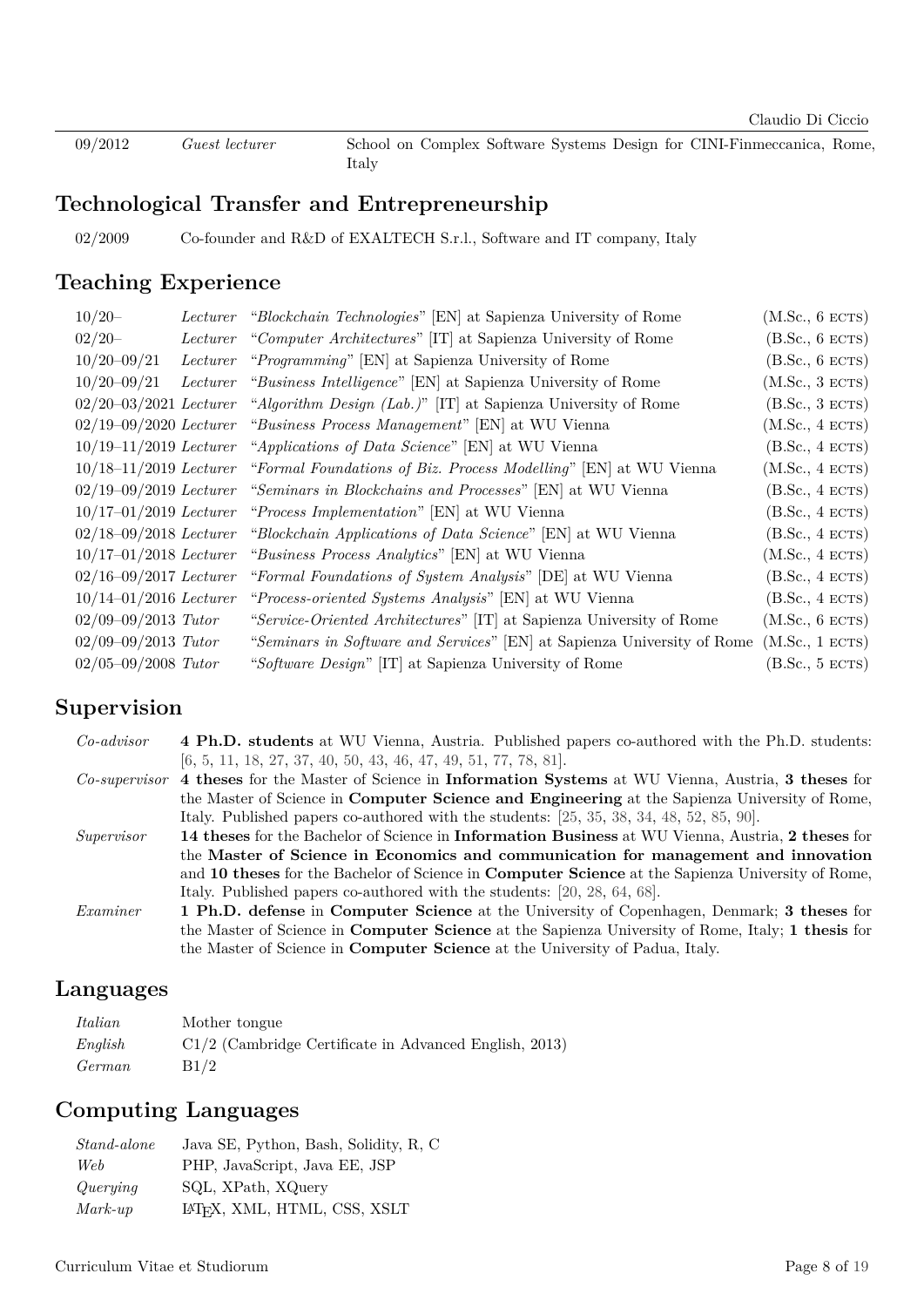#### **Publication Metrics**

| H-index          | 28 (Google Scholar)                 | 20 (Scopus) |         | $AW\text{-index}$ 24.73 (Google Scholar)     | $18.24$ (Scopus) |
|------------------|-------------------------------------|-------------|---------|----------------------------------------------|------------------|
| <b>Citations</b> | 2705 (Google Scholar) 1532 (Scopus) |             |         | <b>Avg. citations</b> 27.05 (Google Scholar) | $17.21$ (Scopus) |
| $i10$ -index     | 55 (Google Scholar)                 | 38 (Scopus) | M-index | 2.15 (Google Scholar)                        | $1.54$ (Scopus)  |

Latest update: 13/04/2022.

#### **Scholar Profiles**

| Google Scholar | <b>T OBWOOWSAAAAJ</b> | ORCiD            | $\n  0000 - 0001 - 5570 - 0475\n$ |
|----------------|-----------------------|------------------|-----------------------------------|
| Scopus         | sc 35193494400        | ResearchGate     | R <sup>6</sup> Claudio Di Ciccio  |
| <b>DBLP</b>    | $\binom{18}{10493}$   | Semantic Scholar | $\heartsuit$ 3027667              |

#### **Twelve Selected Publications**

- 1. Claudio Di Ciccio, Fabrizio Maria Maggi, Marco Montali, and Jan Mendling. "Resolving inconsistencies and redundancies in declarative process models". In: *Information Systems* (2017), pp. 425–446. DOI: [10.1016/j.](https://doi.org/10.1016/j.is.2016.09.005) [is.2016.09.005](https://doi.org/10.1016/j.is.2016.09.005)  $\equiv$  SJR Q1  $\parallel$  JCR I.F 2.551 [\[17\]](#page-10-0).
- 2. Claudio Di Ciccio and Massimo Mecella. "On the Discovery of Declarative Control Flows for Artful Processes". In: *ACM Trans. Manage. Inf. Syst.* 4 (2015), 24:1−24:37. DOI: [10.1145/2629447](https://doi.org/10.1145/2629447) **■** [sjr](https://www.scimagojr.com/) Q1 [\[23\]](#page-10-5).
- 3. Claudio Di Ciccio, Han van der Aa, Cristina Cabanillas, Jan Mendling, and Johannes Prescher. "Detecting flight trajectory anomalies and predicting diversions in freight transportation". In: *Decision Support Systems* (2016), pp. 1–17. DOI:  $10.1016/j.$ dss.2016.05.004  $\equiv$  SJR Q1  $\parallel$  JCR I.F 3.222 [\[18\]](#page-10-1).
- 4. Claudio Di Ciccio, Giovanni Meroni, and Pierluigi Plebani. "On the adoption of blockchain for business process monitoring". In: *Software and Systems Modeling* (2022), p. 23. DOI: [10.1007/s10270-021-00959-x](https://doi.org/10.1007/s10270-021-00959-x)  $\equiv$  SJR Q2  $\frac{1}{\ln 2}$  JCR I.F 1.910 [\[2\]](#page-9-3).
- 5. Alessio Cecconi, Giuseppe De Giacomo, Claudio Di Ciccio, Fabrizio Maria Maggi, and Jan Mendling. "Measuring the interestingness of temporal logic behavioral specifications in process mining". In: *Information Systems* (2021), p. 101920. doi: [10.1016/j.is.2021.101920](https://doi.org/10.1016/j.is.2021.101920)  $\equiv$  SJR  $Q2$   $\equiv$  JCR I.F 2.309 [\[6\]](#page-9-0).
- 6. Claudio Di Ciccio, Fabrizio Maria Maggi, and Jan Mendling. "Efficient discovery of Target-Branched Declare constraints". In: *Information Systems* (2016), pp. 258–283. DOI: [10.1016/j.is.2015.06.009](https://doi.org/10.1016/j.is.2015.06.009) SJR Q1 | | JL JCR [i.f](https://jcr.incites.thomsonreuters.com) 2.777 [\[19\]](#page-10-6).
- 7. Claudio Di Ciccio, Fabrizio Maria Maggi, Marco Montali, and Jan Mendling. "On the Relevance of a Business Constraint to an Event Log". In: *Information Systems* (2018), pp. 144–161. doi: [10.1016/j.is.2018.01.011](https://doi.org/10.1016/j.is.2018.01.011)  $\equiv$  SJR Q1  $\parallel$  JCR I.F 2.066 [\[16\]](#page-10-7).
- 8. Thomas Baier, Claudio Di Ciccio, Jan Mendling, and Mathias Weske. "Matching events and activities by integrating behavioral aspects and label analysis". In: *Software & Systems Modeling* 2 (2018), pp. 573-598. DOI: [10.1007/](https://doi.org/10.1007/s10270-017-0603-z) [s10270-017-0603-z](https://doi.org/10.1007/s10270-017-0603-z)  $\equiv$  SJR Q2  $\left| \frac{\text{d}}{\text{d}} \right|$  JCR I.F 2.660 [\[13\]](#page-10-8).
- 9. Claudio Di Ciccio, Andrea Marrella, and Alessandro Russo. "Knowledge-intensive Processes: Characteristics, Requirements and Analysis of Contemporary Approaches". In: *J. Data Semantics* 1 (2015), pp. 29–57. doi: [10.1007/s13740-014-0038-4](https://doi.org/10.1007/s13740-014-0038-4)  $\equiv$  SJR Q2 [\[22\]](#page-10-9).
- 10. Suhrid Satyal, Ingo Weber, Hye-young Paik, Claudio Di Ciccio, and Jan Mendling. "Business process improvement with the AB-BPM methodology". In: *Information Systems* (2019), pp. 283–298. doi: [10.1016/j.is.2018.06.007](https://doi.org/10.1016/j.is.2018.06.007)  $\equiv$  SJR Q1  $\parallel$  JH JCR I.F 2.466 [\[10\]](#page-9-4).
- 11. Jan Mendling, Ingo Weber, Wil Van Der Aalst, Jan Vom Brocke, Cristina Cabanillas, Florian Daniel, Søren Debois, Claudio Di Ciccio, Marlon Dumas, Schahram Dustdar, Avigdor Gal, Luciano García-Bañuelos, Guido Governatori, Richard Hull, Marcello La Rosa, Henrik Leopold, Frank Leymann, Jan Recker, Manfred Reichert, Hajo A. Reijers, Stefanie Rinderle-Ma, Andreas Solti, Michael Rosemann, Stefan Schulte, Munindar P. Singh, Tijs Slaats, Mark Staples, Barbara Weber, Matthias Weidlich, Mathias Weske, Xiwei Xu, and Liming Zhu. "Blockchains for Business Process Management - Challenges and Opportunities". In: *ACM Trans. Manage. Inf. Syst.* 1 (2018), 4:1–4:16. DOI: [10.1145/3183367](https://doi.org/10.1145/3183367)  $\equiv$  SJR Q1 [\[15\]](#page-10-10).
- 12. Fabrizio Maria Maggi, Claudio Di Ciccio, Chiara Di Francescomarino, and Taavi Kala. "Parallel algorithms for the automated discovery of declarative process models". In: *Information Systems* (2018), pp. 136–152. doi: [10.1016/](https://doi.org/10.1016/j.is.2017.12.002) [j.is.2017.12.002](https://doi.org/10.1016/j.is.2017.12.002)  $\equiv$  SJR Q1  $\parallel$  JCR I.F 2.066 [\[14\]](#page-10-11).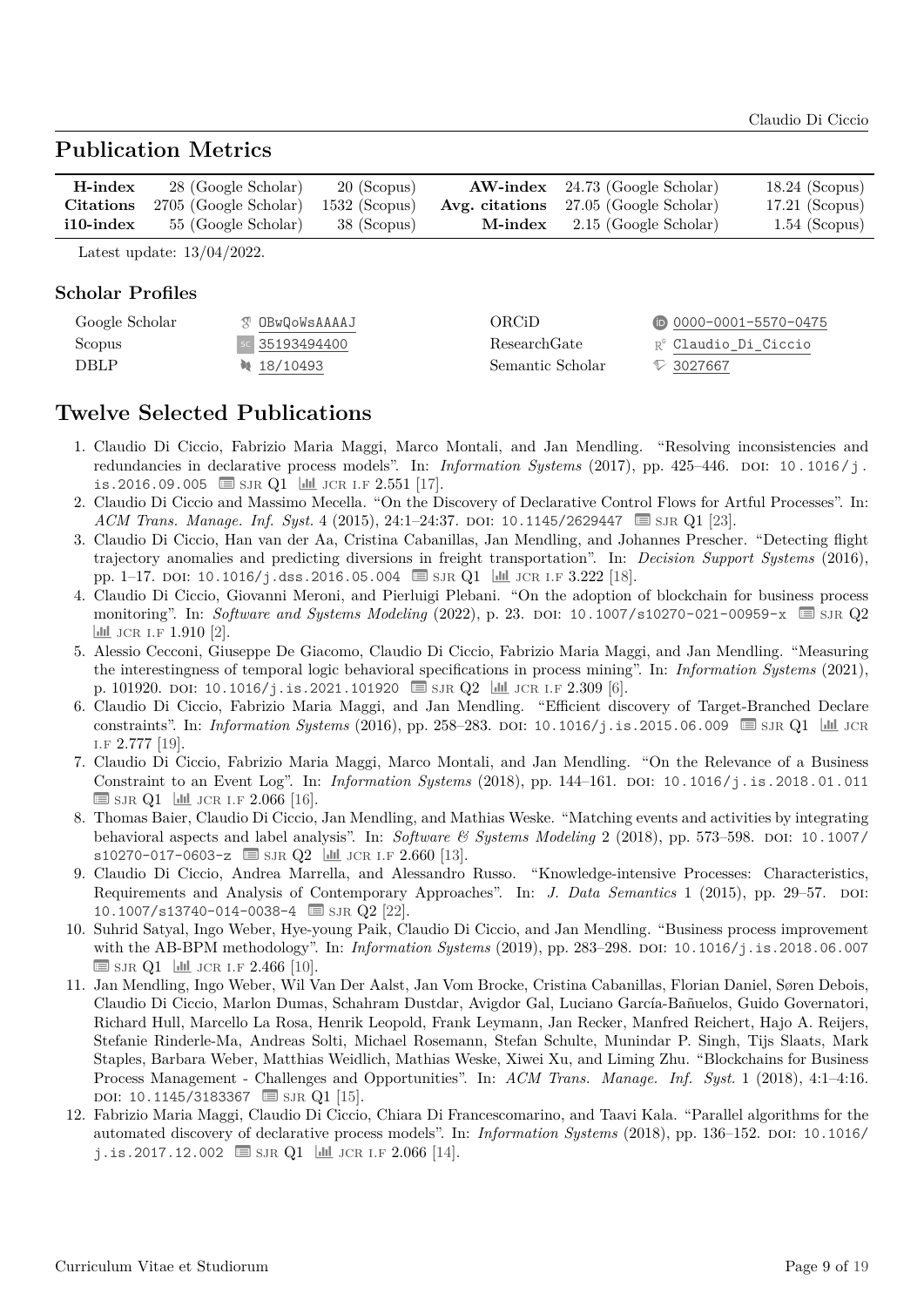#### **Full List of Publications**

#### **Journal Articles**

- [1] Jorge Munoz-Gama, Niels Martin, Carlos Fernandez-Llatas, Owen A. Johnson, Marcos Sepúlveda, Emmanuel Helm, Victor Galvez-Yanjari, Eric Rojas, Antonio Martinez-Millana, Davide Aloini, Ilaria Angela Amantea, Robert Andrews, Michael Arias, Iris Beerepoot, Elisabetta Benevento, Andrea Burattin, Daniel Capurro, Josep Carmona, Marco Comuzzi, Benjamin Dalmas, Rene de la Fuente, Chiara Di Francescomarino, Claudio Di Ciccio, Roberto Gatta, Chiara Ghidini, Fernanda Gonzalez-Lopez, Gema Ibanez-Sanchez, Hilda B. Klasky, Angelina Prima Kurniati, Xixi Lu, Felix Mannhardt, Ronny Mans, Mar Marcos, Renata Medeiros de Carvalho, Marco Pegoraro, Simon K. Poon, Luise Pufahl, Hajo A. Reijers, Simon Remy, Stefanie Rinderle-Ma, Lucia Sacchi, Fernando Seoane, Minseok Song, Alessandro Stefanini, Emilio Sulis, Arthur H.M. ter Hofstede, Pieter J. Toussaint, Vicente Traver, Zoe Valero-Ramon, Inge van de Weerd, Wil M.P. van der Aalst, Rob Vanwersch, Mathias Weske, Moe Thandar Wynn, and Francesca Zerbato. "Process mining for healthcare: Characteristics and challenges". In: *Journal of Biomedical Informatics* 127 (2022), p. 103994. doi: [10.1016/j.jbi.2022.103994](https://doi.org/10.1016/j.jbi.2022.103994). Signa Q1. | <u>Jul</u> JCR I.F 6.317.
- <span id="page-9-3"></span>[2] Claudio Di Ciccio, Giovanni Meroni, and Pierluigi Plebani. "On the adoption of blockchain for business process monitoring". In: *Software and Systems Modeling* (2022), p. 23. DOI: [10.1007/s10270-021-00959-x](https://doi.org/10.1007/s10270-021-00959-x). ■ SJR Q2. |**ill** JCR LF 1.910.
- [3] Daniel Beverungen, Joos C. A. M. Buijs, Jörg Becker, Claudio Di Ciccio, Wil M.P. van der Aalst, Christian Bartelheimer, Jan vom Brocke, Marco Comuzzi, Karsten Kraume, Henrik Leopold, Martin Matzner, Jan Mendling, Nadine Ogonek, Till Post, Manuel Resinas, Kate Revoredo, Adela del-Río-Ortega, Marcello La Rosa, Flávia Maria Santoro, Andreas Solti, Minseok Song, Armin Stein, Matthias Stierle, and Verena Wolf. "Seven Paradoxes of Business Process Management in a Hyper-Connected World". In: *Business & Information Systems Engineering* 63.2 (2021), pp. 145–156. DOI: [10.1007/s12599-020-00646-z](https://doi.org/10.1007/s12599-020-00646-z).  $\Box$  [sjr](https://www.scimagojr.com/) Q1. |  $\Box$  JCR I.F 4.532.
- [4] Boudewijn F. van Dongen, Johannes De Smedt, Claudio Di Ciccio, and Jan Mendling. "Conformance checking of mixed-paradigm process models". In: *Information Systems* (2021). DOI: [10.1016/j.is.2020.101685](https://doi.org/10.1016/j.is.2020.101685). **■ SJR Q2.** II JCR I.F 2.309.
- <span id="page-9-1"></span>[5] Anton Yeshchenko, Claudio Di Ciccio, Jan Mendling, and Artem Polyvyanyy. "Visual Drift Detection for Event Sequence Data of Business Processes". In: *IEEE Transactions on Visualization and Computer Graphics* (2021). DOI: [10.1109/TVCG.2021.3050071](https://doi.org/10.1109/TVCG.2021.3050071). **B** SJR Q1. **III** JCR I.F 4.579.
- <span id="page-9-0"></span>[6] Alessio Cecconi, Giuseppe De Giacomo, Claudio Di Ciccio, Fabrizio Maria Maggi, and Jan Mendling. "Measuring the interestingness of temporal logic behavioral specifications in process mining". In: *Information Systems* (2021), p. 101920. doi: [10.1016/j.is.2021.101920](https://doi.org/10.1016/j.is.2021.101920).  $\Box$  SJR Q2.  $\Box$  JCR I.F 2.309.
- [7] Artem Polyvyanyy, Andreas Solti, Matthias Weidlich, Claudio Di Ciccio, and Jan Mendling. "Monotone Precision and Recall Measures for Comparing Executions and Specifications of Dynamic Systems". In: *ACM Trans. Softw. Eng. Methodol.* 29.3 (2020). DOI: [10.1145/3387909](https://doi.org/10.1145/3387909).  $\Box$  SJR Q2.  $\Box$  JCR I.F 2.674.
- [8] Christian Janiesch, Agnes Koschmider, Massimo Mecella, Barbara Weber, Andrea Burattin, Claudio Di Ciccio, Giancarlo Fortino, Avigdor Gal, Udo Kannengiesser, Felix Mannhardt, Andrea Marrella, Jan Mendling, Andreas Oberweis, Manfred Reichert, Stefanie Rinderle-Ma, Estefanía Serral, WenZhan Song, Jianwen Su, Victoria Torres, Matthias Weidlich, Mathias Weske, and Liang Zhang. "The Internet-of-Things Meets Business Process Management: Mutual Benefits and Challenges". In: *IEEE Systems, Man, and Cybernetics Magazine* 6.4 (2020), pp. 34–44. doi: [10.1109/MSMC.2020.3003135](https://doi.org/10.1109/MSMC.2020.3003135).
- [9] Pnina Soffer, Annika Hinze, Agnes Koschmider, Holger Ziekow, Claudio Di Ciccio, Boris Koldehofe, Oliver Kopp, Arno Jacobsen, Jan Sürmeli, and Wei Song. "From event streams to process models and back: Challenges and opportunities". In: *Information Systems* 81 (2019), pp. 181–200. doi: [10.1016/j.is.2017.11.002](https://doi.org/10.1016/j.is.2017.11.002). � [sjr](https://www.scimagojr.com/) Q1. III JCR I.F 2.466.
- <span id="page-9-4"></span>[10] Suhrid Satyal, Ingo Weber, Hye-young Paik, Claudio Di Ciccio, and Jan Mendling. "Business process improvement with the AB-BPM methodology". In: *Information Systems* 84 (2019), pp. 283–298. doi: [10.1016/j.is.2018.06.](https://doi.org/10.1016/j.is.2018.06.007) [007](https://doi.org/10.1016/j.is.2018.06.007).  $\blacksquare$  [sjr](https://www.scimagojr.com/) Q1.  $\blacksquare$  JCR I.F 2.466.
- <span id="page-9-2"></span>[11] Claudio Di Ciccio, Alessio Cecconi, Marlon Dumas, Luciano García-Bañuelos, Orlenys López-Pintado, Qinghua Lu, Jan Mendling, Alexander Ponomarev, An Binh Tran, and Ingo Weber. "Blockchain Support for Collaborative Business Processes". In: *Informatik Spektrum* 42 (3 2019), pp. 182–190. DOI: [10.1007/s00287-019-01178-x](https://doi.org/10.1007/s00287-019-01178-x).
- [12] Stefan Schönig, Cristina Cabanillas, Claudio Di Ciccio, Stefan Jablonski, and Jan Mendling. "Mining team compositions for collaborative work in business processes". In: *Software & Systems Modeling* 17.2 (2018), pp. 675–693. DOI: [10.1007/s10270-016-0567-4](https://doi.org/10.1007/s10270-016-0567-4). ■ SJR Q2. | ill JCR I.F 2.660.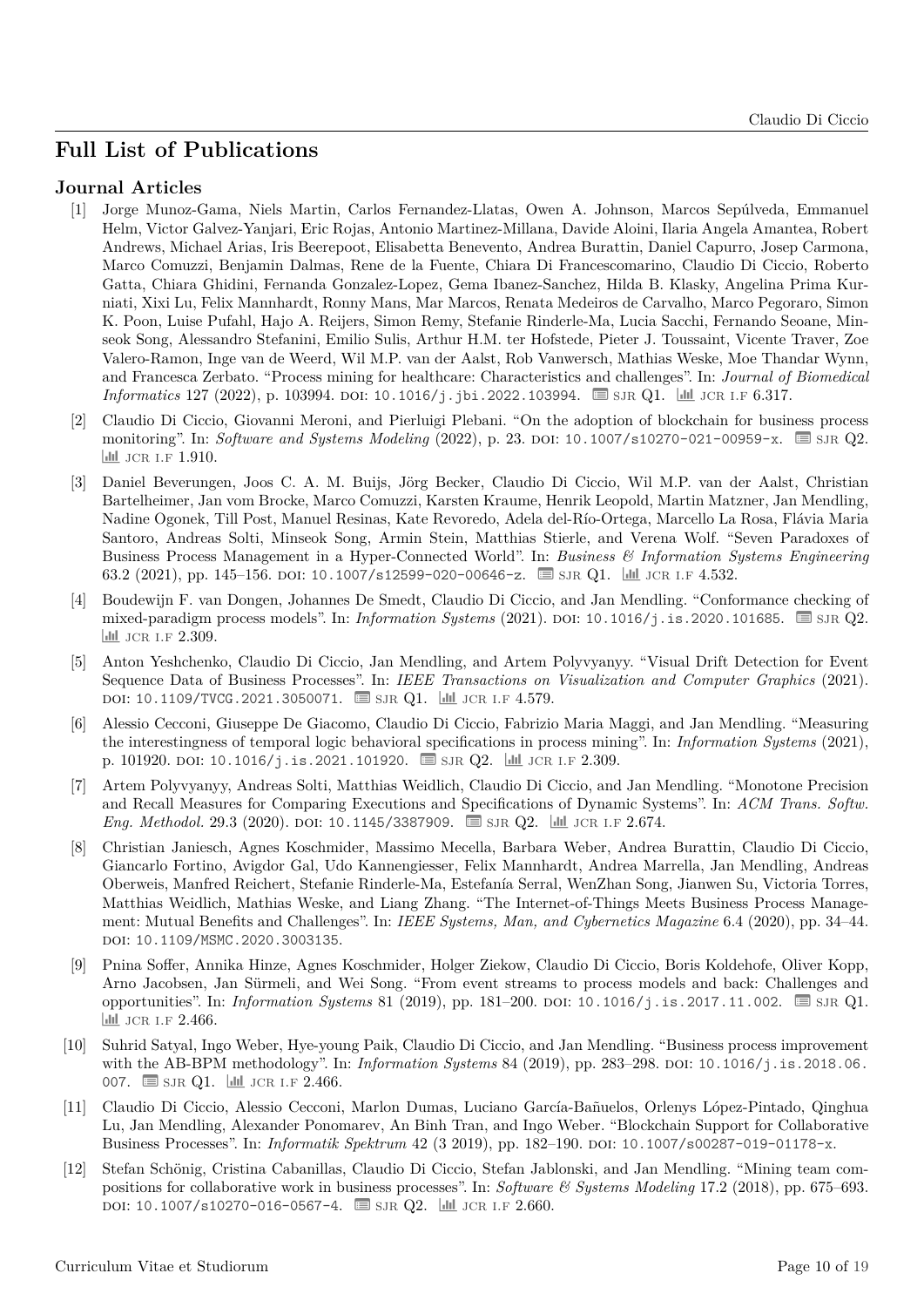- <span id="page-10-8"></span>[13] Thomas Baier, Claudio Di Ciccio, Jan Mendling, and Mathias Weske. "Matching events and activities by integrating behavioral aspects and label analysis". In: *Software & Systems Modeling* 17.2 (2018), pp. 573-598. DOI: [10.1007/](https://doi.org/10.1007/s10270-017-0603-z) [s10270-017-0603-z](https://doi.org/10.1007/s10270-017-0603-z).  $\Box$  SJR Q2.  $\Box$  JCR I.F 2.660.
- <span id="page-10-11"></span>[14] Fabrizio Maria Maggi, Claudio Di Ciccio, Chiara Di Francescomarino, and Taavi Kala. "Parallel algorithms for the automated discovery of declarative process models". In: *Information Systems* 74 (2018), pp. 136–152. doi: [10.1016/j.is.2017.12.002](https://doi.org/10.1016/j.is.2017.12.002).  $\Box$  SJR Q1.  $\Box$  JCR I.F 2.066.
- <span id="page-10-10"></span>[15] Jan Mendling, Ingo Weber, Wil Van Der Aalst, Jan Vom Brocke, Cristina Cabanillas, Florian Daniel, Søren Debois, Claudio Di Ciccio, Marlon Dumas, Schahram Dustdar, Avigdor Gal, Luciano García-Bañuelos, Guido Governatori, Richard Hull, Marcello La Rosa, Henrik Leopold, Frank Leymann, Jan Recker, Manfred Reichert, Hajo A. Reijers, Stefanie Rinderle-Ma, Andreas Solti, Michael Rosemann, Stefan Schulte, Munindar P. Singh, Tijs Slaats, Mark Staples, Barbara Weber, Matthias Weidlich, Mathias Weske, Xiwei Xu, and Liming Zhu. "Blockchains for Business Process Management - Challenges and Opportunities". In: *ACM Trans. Manage. Inf. Syst.* 9.1 (2018), 4:1–4:16. DOI: [10.1145/3183367](https://doi.org/10.1145/3183367). **is sur Q1.**
- <span id="page-10-7"></span>[16] Claudio Di Ciccio, Fabrizio Maria Maggi, Marco Montali, and Jan Mendling. "On the Relevance of a Business Constraint to an Event Log". In: *Information Systems* 78 (2018), pp. 144–161. doi: [10.1016/j.is.2018.01.011](https://doi.org/10.1016/j.is.2018.01.011).  $\equiv$  SJR Q1.  $\equiv$  JCR I.F 2.066.
- <span id="page-10-0"></span>[17] Claudio Di Ciccio, Fabrizio Maria Maggi, Marco Montali, and Jan Mendling. "Resolving inconsistencies and redundancies in declarative process models". In: *Information Systems* 64 (2017), pp. 425–446. DOI: [10.1016/j.is.](https://doi.org/10.1016/j.is.2016.09.005) [2016.09.005](https://doi.org/10.1016/j.is.2016.09.005).  $\Box$  SJR Q1.  $\Box$  JCR I.F 2.551.
- <span id="page-10-1"></span>[18] Claudio Di Ciccio, Han van der Aa, Cristina Cabanillas, Jan Mendling, and Johannes Prescher. "Detecting flight trajectory anomalies and predicting diversions in freight transportation". In: *Decision Support Systems* 88 (2016), pp. 1–17. DOI: [10.1016/j.dss.2016.05.004](https://doi.org/10.1016/j.dss.2016.05.004).  $\Box$  SJR Q1.  $\Box$  JCR I.F 3.222.
- <span id="page-10-6"></span>[19] Claudio Di Ciccio, Fabrizio Maria Maggi, and Jan Mendling. "Efficient discovery of Target-Branched Declare constraints". In: *Information Systems* 56 (2016), pp. 258–283. doi: [10.1016/j.is.2015.06.009](https://doi.org/10.1016/j.is.2015.06.009).  $\equiv$  SJR Q1. III JCR I.F 2.777.
- <span id="page-10-4"></span>[20] Michael Hanser, Claudio Di Ciccio, and Jan Mendling. "A New Notational Framework for Declarative Process Modeling". In: *Softwaretechnik-Trends* 36.2 (2016), pp. 53–56. url: [http://pi.informatik.uni-siegen.de/](http://pi.informatik.uni-siegen.de/stt/36_2/03_Technische_Beitraege/ZEUS2016/beitrag_1.pdf) stt/36 2/03 Technische Beitraege/ZEUS2016/beitrag 1.pdf.
- [21] Stefan Schönig, Cristina Cabanillas, Claudio Di Ciccio, Stefan Jablonski, and Jan Mendling. "Mining Resource Assignments and Teamwork Compositions from Process Logs". In: *Softwaretechnik-Trends* 36.4 (2016). url: [http:](http://pi.informatik.uni-siegen.de/stt/36_4/03_Technische_Beitraege/Schoenig_et_al_2016.pdf) [//pi.informatik.uni-siegen.de/stt/36\\_4/03\\_Technische\\_Beitraege/Schoenig\\_et\\_al\\_2016.pdf](http://pi.informatik.uni-siegen.de/stt/36_4/03_Technische_Beitraege/Schoenig_et_al_2016.pdf).
- <span id="page-10-9"></span>[22] Claudio Di Ciccio, Andrea Marrella, and Alessandro Russo. "Knowledge-intensive Processes: Characteristics, Requirements and Analysis of Contemporary Approaches". In: *J. Data Semantics* 4.1 (2015), pp. 29–57. doi: [10.1007/s13740-014-0038-4](https://doi.org/10.1007/s13740-014-0038-4).  $\equiv$  SJR Q2.
- <span id="page-10-5"></span>[23] Claudio Di Ciccio and Massimo Mecella. "On the Discovery of Declarative Control Flows for Artful Processes". In: *ACM Trans. Manage. Inf. Syst.* 5.4 (2015), 24:1−24:37. doi: [10.1145/2629447](https://doi.org/10.1145/2629447). **■** [sjr](https://www.scimagojr.com/) Q1.
- [24] Claudio Di Ciccio and Massimo Mecella. "Mining Artful Processes from Knowledge Workers' Emails". In: *IEEE Internet Computing* 17.5 (2013), pp. 10–20. doi: [10.1109/MIC.2013.60](https://doi.org/10.1109/MIC.2013.60). *■ SJR Q1.* | <u>| dtd</u> JCR I.F 2.000.
- <span id="page-10-3"></span>[25] Claudio Di Ciccio, Massimo Mecella, Mario Caruso, Vincenzo Forte, Ettore Iacomussi, Katharina Rasch, Leonardo Querzoni, Giuseppe Santucci, and Giuseppe Tino. "The Homes of Tomorrow: Service Composition and Advanced User Interfaces". In: *EAI Endorsed Trans. Ambient Systems* 11.1 (2011), e2. DOI: [10.4108/trans.amsys.2011.e2](https://doi.org/10.4108/trans.amsys.2011.e2).

#### **Papers in Proceedings**

- [26] Moe Thandar Wynn, Julian Lebherz, Wil M.P. van der Aalst, Rafael Accorsi, Claudio Di Ciccio, Lakmali Jayarathna, and H.M.W. Verbeek. "Rethinking the Input for Process Mining: Insights from the XES Survey and Workshop". In: *Process Mining Workshops - ICPM 2021 International Workshops, Eindhoven, The Netherlands, October 31-November 4, 2021, Revised Selected Papers*. Ed. by Xixi Lu and Jorge Munoz-Gama. Lecture Notes in Business Information Processing. Springer, 2022, pp. 3–16. isbn: 978-3-030-98581-3. doi: [10.1007/978-3-030-](https://doi.org/10.1007/978-3-030-98581-3_1) [98581-3\\_1](https://doi.org/10.1007/978-3-030-98581-3_1).
- <span id="page-10-2"></span>[27] Alessio Cecconi, Adriano Augusto, and Claudio Di Ciccio. "Detection of Statistically Significant Differences Between Process Variants Through Declarative Rules". In: *Business Process Management Forum - BPM Forum 2021, Rome, Italy, September 06-10, 2021, Proceedings*. Ed. by Artem Polyvyanyy, Moe Thandar Wynn, Amy Van Looy, and Manfred Reichert. Vol. 427. Lecture Notes in Business Information Processing. Springer, 2021, pp. 73–91. isbn: 978-3-030-85439-3. doi: [10.1007/978-3-030-85440-9\\_5](https://doi.org/10.1007/978-3-030-85440-9_5).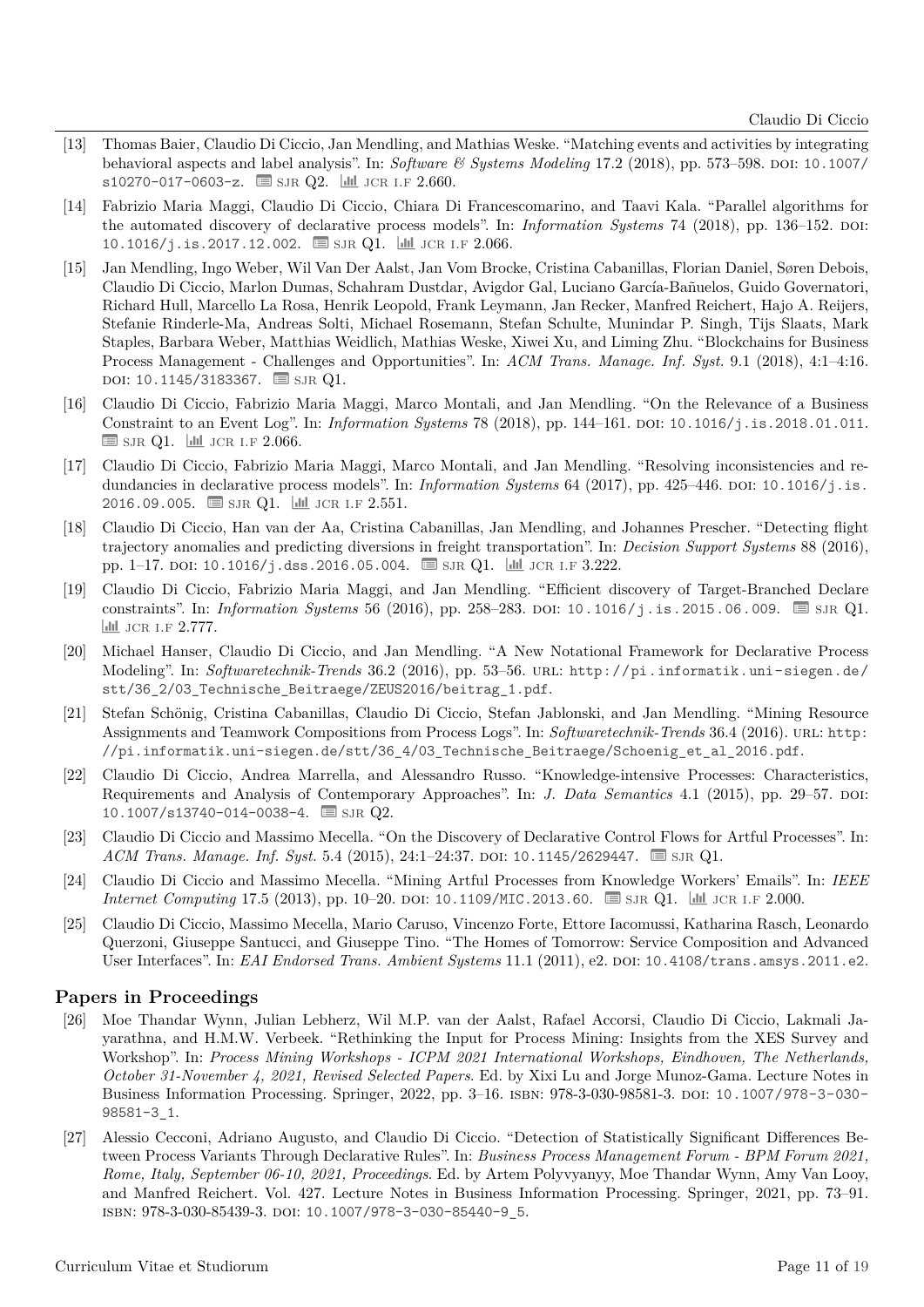- <span id="page-11-5"></span>[28] Davide Basile, Valerio Goretti, Claudio Di Ciccio, and Sabrina Kirrane. "Enhancing Blockchain-Based Processes with Decentralized Oracles". In: *Business Process Management: Blockchain and Robotic Process Automation Forum - BPM 2021 Blockchain and RPA Forum, Rome, Italy, September 6-10, 2021, Proceedings*. Ed. by José González Enrı́quez, Søren Debois, Peter Fettke, Pierluigi Plebani, Inge van de Weerd, and Ingo Weber. Vol. 428. Lecture Notes in Business Information Processing. Springer, 2021, pp. 102–118. isbn: 978-3-030-85866-7. doi: [10.1007/978-3-](https://doi.org/10.1007/978-3-030-85867-4_8) [030-85867-4\\_8](https://doi.org/10.1007/978-3-030-85867-4_8).
- <span id="page-11-1"></span>[29] Anti Alman, Claudio Di Ciccio, Fabrizio Maria Maggi, Marco Montali, and Han van der Aa. "RuM: Declarative Process Mining, Distilled". In: *Business Process Management - 19th International Conference, BPM 2021, Rome, Italy, September 06-10, 2021, Proceedings*. Ed. by Artem Polyvyanyy, Moe Thandar Wynn, Amy Van Looy, and Manfred Reichert. Vol. 12875. Lecture Notes in Computer Science. Springer, 2021, pp. 23–29. isbn: 978-3-030- 85468-3. doi: [10.1007/978-3-030-85469-0\\_3](https://doi.org/10.1007/978-3-030-85469-0_3).  $\equiv$  GGS A.  $\equiv$  CORE A.
- [30] Iris Beerepoot, Claudio Di Ciccio, Hajo A. Reijers, and Stefanie Rinderle-Ma. "The Biggest Business Process Management Problems of Our Time". In: *Proceedings of the International Workshop on BPM Problems to Solve Before We Die (PROBLEMS 2021) co-located with the 19th International Conference on Business Process Management (BPM 2021), Rome, Italy, September 6-10, 2021*. Ed. by Iris Beerepoot, Claudio Di Ciccio, Andrea Marrella, Hajo A. Reijers, Stefanie Rinderle-Ma, and Barbara Weber. Vol. 2938. CEUR Workshop Proceedings. CEUR-WS.org, 2021, pp. 1–5. url: <http://ceur-ws.org/Vol-2938/paper-PROBLEMS-01.pdf>.
- [31] Anti Alman, Claudio Di Ciccio, and Fabrizio Maria Maggi. "Rule Mining with RuM (Extended Abstract)". In: *Proceedings of the 1st Italian Forum on Business Process Management co-located with the 19th International Conference of Business Process Management (BPM 2021), Rome, Italy, September 10th, 2021*. Ed. by Andrea Marrella and Daniele Theseider Dupré. Vol. 2952. CEUR Workshop Proceedings. CEUR-WS.org, 2021, pp. 38–43. URL: http://ceur-ws.org/Vol-2952/paper 296a.pdf.
- <span id="page-11-0"></span>[32] Claudio Di Ciccio. "Towards a Process-oriented Analysis of Blockchain Data". In: *Companion Proceedings of Modellierung 2020 Short, Workshop and Tools & Demo Papers co-located with Modellierung 2020, Vienna, Austria, February 19-21, 2020*. Ed. by Judith Michael, Dominik Bork, Hans-Georg Fill, Peter Fettke, Dimitris Karagiannis, Julius Köpke, Agnes Koschmider, Heinrich C. Mayr, Jana-Rebecca Rehse, Ulrich Reimer, Michael Striewe, Marina Tropmann-Frick, and Meike Ullrich. Vol. 2542. CEUR Workshop Proceedings. CEUR-WS.org, 2020, pp. 42–44. url: <http://ceur-ws.org/Vol-2542/MOD-DLT1.pdf>.
- [33] Claudio Di Ciccio, Giovanni Meroni, and Pierluigi Plebani. "Business Process Monitoring on Blockchains: Potentials and Challenges". In: *Enterprise, Business-Process and Information Systems Modeling - 21st International Conference, BPMDS 2020, 25th International Conference, EMMSAD 2020, Held at CAiSE 2020, Grenoble, France, June 8-9, 2020, Proceedings*. Ed. by Selmin Nurcan, Iris Reinhartz-Berger, Pnina Soffer, and Jelena Zdravkovic. Vol. 387. Lecture Notes in Business Information Processing. Springer, 2020, pp. 36–51. isbn: 978-3-030-49417-9. DOI: 10.1007/978-3-030-49418-6 3.
- <span id="page-11-4"></span>[34] Roman Mühlberger, Stefan Bachhofner, Eduardo Castelló Ferrer, Claudio Di Ciccio, Ingo Weber, Maximilian Wöhrer, and Uwe Zdun. "Foundational Oracle Patterns: Connecting Blockchain to the Off-chain World". In: *Business Process Management: Blockchain and Robotic Process Automation Forum - BPM 2020 Blockchain and RPA Forum, Seville, Spain, September 13-18, 2020, Proceedings*. Ed. by Aleksandre Asatiani, José María García, Nina Helander, Andrés Jiménez Ramírez, Agnes Koschmider, Jan Mendling, Giovanni Meroni, and Hajo Reijers. Lecture Notes in Business Information Processing. Springer, 2020. isbn: 978-3-030-58778-9. doi: [10.1007/978-3-](https://doi.org/10.1007/978-3-030-58779-6_3) [030-58779-6\\_3](https://doi.org/10.1007/978-3-030-58779-6_3).
- <span id="page-11-3"></span>[35] Anti Alman, Claudio Di Ciccio, Dominik Haas, Fabrizio Maria Maggi, and Alexander Nolte. "Rule Mining with RuM". In: *2nd International Conference on Process Mining, ICPM 2020, Padua, Italy, October 4-9, 2020*. Ed. by Boudewijn F. van Dongen, Marco Montali, and Moe Thandar Wynn. IEEE, 2020. isbn: 978-1-7281-9832-3. doi: [10.1109/ICPM49681.2020.00027](https://doi.org/10.1109/ICPM49681.2020.00027).
- [36] Kathrin Figl, Claudio Di Ciccio, and Hajo A. Reijers. "Do declarative process models help to reduce cognitive biases related to business rules?" In: *Conceptual Modeling - 39th International Conference, ER 2019, Vienna, Austria, November 3-6, 2020, Proceedings*. Ed. by Gillian Dobbie, Ulrich Frank, Gerti Kappel, Stephen W. Liddle, and Heinrich C. Mayr. Lecture Notes in Computer Science. Springer, 2020, pp. 119–133. isbn: 978-3-030-62522-1. DOI: [10.1007/978-3-030-62522-1\\_9](https://doi.org/10.1007/978-3-030-62522-1_9). ■ GGS B. ■ CORE A.
- <span id="page-11-2"></span>[37] Alessio Cecconi, Giuseppe De Giacomo, Claudio Di Ciccio, and Jan Mendling. "A Temporal Logic-Based Measurement Framework for Process Mining". In: *2nd International Conference on Process Mining, ICPM 2020, Padua, Italy, October 4-9, 2020*. Ed. by Boudewijn F. van Dongen, Marco Montali, and Moe Thandar Wynn. IEEE, 2020. isbn: 978-1-7281-9832-3. doi: [10.1109/ICPM49681.2020.00026](https://doi.org/10.1109/ICPM49681.2020.00026).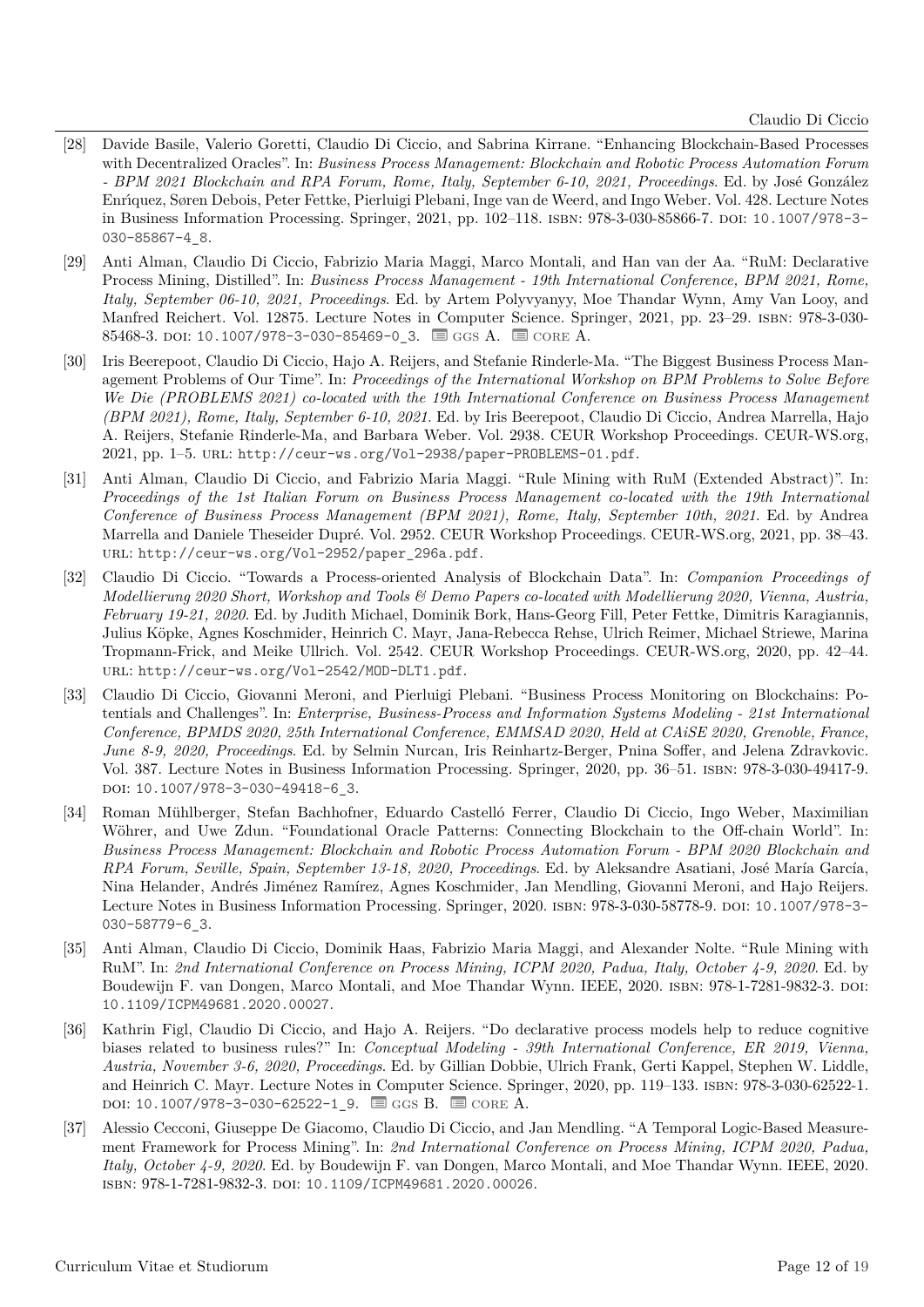- <span id="page-12-5"></span>[38] Anti Alman, Claudio Di Ciccio, Dominik Haas, Fabrizio Maria Maggi, and Jan Mendling. "Rule Mining in Action: The RuM Toolkit". In: *Proceedings of the ICPM Doctoral Consortium and Tool Demonstration Track 2020 colocated with the 2nd International Conference on Process Mining (ICPM 2020), Padua, Italy, October 4-9, 2020*. Ed. by Claudio Di Ciccio, Benoı̂t Depaire, Jochen De Weerdt, Chiara Di Francescomarino, and Jorge Munoz-Gama. Vol. 2703. CEUR Workshop Proceedings. CEUR-WS.org, 2020, pp. 51–54. url: [http : / / ceur - ws . org / Vol -](http://ceur-ws.org/Vol-2703/paperTD9.pdf) [2703/paperTD9.pdf](http://ceur-ws.org/Vol-2703/paperTD9.pdf).
- [39] Artem Polyvyanyy, Hanan Alkhammash, Claudio Di Ciccio, Luciano García-Bañuelos, Anna A. Kalenkova, Sander J.J. Leemans, Jan Mendling, Alistair Moffat, and Matthias Weidlich. "Entropia: A Family of Entropy-Based Conformance Checking Measures for Process Mining". In: *Proceedings of the ICPM Doctoral Consortium and Tool Demonstration Track 2020 co-located with the 2nd International Conference on Process Mining (ICPM 2020), Padua, Italy, October 4-9, 2020*. Ed. by Claudio Di Ciccio, Benoı̂t Depaire, Jochen De Weerdt, Chiara Di Francescomarino, and Jorge Munoz-Gama. Vol. 2703. CEUR Workshop Proceedings. CEUR-WS.org, 2020, pp. 39-42. URL: <http://ceur-ws.org/Vol-2703/paperTD6.pdf>.
- <span id="page-12-1"></span>[40] Anton Yeshchenko, Jan Mendling, Claudio Di Ciccio, and Artem Polyvyanyy. "VDD: A Visual Drift Detection System for Process Mining". In: *Proceedings of the ICPM Doctoral Consortium and Tool Demonstration Track 2020 co-located with the 2nd International Conference on Process Mining (ICPM 2020), Padua, Italy, October 4-9, 2020*. Ed. by Claudio Di Ciccio, Benoı̂t Depaire, Jochen De Weerdt, Chiara Di Francescomarino, and Jorge Munoz-Gama. Vol. 2703. CEUR Workshop Proceedings. CEUR-WS.org, 2020, pp. 31–34. url: [http://ceur](http://ceur-ws.org/Vol-2703/paperTD4.pdf)[ws.org/Vol-2703/paperTD4.pdf](http://ceur-ws.org/Vol-2703/paperTD4.pdf).
- [41] Sabrina Kirrane and Claudio Di Ciccio. "BlockConfess: Towards an Architecture for Blockchain Constraints and Forensics". In: *IEEE 2nd International Conference on Blockchain, Blockchain 2020, Rhodes Island, Greece, November 02-06, 2020*. IEEE, 2020, pp. 539–544. isbn: 978-0-7381-0495-9. doi: [10.1109/Blockchain50366.2020.00078](https://doi.org/10.1109/Blockchain50366.2020.00078).
- <span id="page-12-0"></span>[42] Svitlana Vakulenko, Kate Revoredo, Claudio Di Ciccio, and Maarten de Rijke. "QRFA: A Data-Driven Model of Information-Seeking Dialogues". In: *Advances in Information Retrieval - 41st European Conference on Information Retrieval, ECIR 2019, Cologne, Germany, April 14-18, 2019, Proceedings, Part I*. Ed. by Leif Azzopardi, Benno Stein, Norbert Fuhr, Philipp Mayr, Claudia Hauff, and Djoerd Hiemstra. Vol. 11437. Lecture Notes in Computer Science. Springer, 2019, pp. 541–557. ISBN: 978-3-030-15711-1. DOI: [10.1007/978-3-030-15712-8\\_35](https://doi.org/10.1007/978-3-030-15712-8_35). **a** GGS A-. **EZER A.** ★ Best User Paper Award of the 41st European Conference on Information Retrieval **(ECIR 2019)**.
- <span id="page-12-2"></span>[43] Claudio Di Ciccio, Fajar J. Ekaputra, Alessio Cecconi, Andreas Ekelhart, and Elmar Kiesling. "Finding Noncompliances with Declarative Process Constraints through Semantic Technologies". In: *Information Systems Engineering in Responsible Information Systems - CAiSE Forum 2019, Rome, Italy, June 3-7, 2019, Proceedings*. Ed. by Cinzia Cappiello and Marcela Ruiz. Vol. 350. Lecture Notes in Business Information Processing. Springer, 2019, pp. 60–74. isbn: 978-3-030-21296-4. doi: [10.1007/978-3-030-21297-1\\_6](https://doi.org/10.1007/978-3-030-21297-1_6).
- [44] Han van der Aa, Claudio Di Ciccio, Henrik Leopold, and Hajo A. Reijers. "Extracting Declarative Process Models from Natural Language". In: *Advanced Information Systems Engineering - 31st International Conference, CAiSE 2019, Rome, Italy, June 3-7, 2019, Proceedings*. Ed. by Paolo Giorgini and Barbara Weber. Vol. 11483. Lecture Notes in Computer Science. Springer, 2019, pp. 365–382. isbn: 978-3-030-21289-6. doi: [10.1007/978-3-030-](https://doi.org/10.1007/978-3-030-21290-2_23) 21290-2 23.  $\blacksquare$  [ggs](http://gii-grin-scie-rating.scie.es) A.  $\blacksquare$  [core](http://portal.core.edu.au/conf-ranks) A.
- [45] Stefan Schönig, Claudio Di Ciccio, and Mendling Jan. "Configuring SQL-based process mining for performance and storage optimisation". In: *Proceedings of the 34th ACM/SIGAPP Symposium on Applied Computing, SAC 2019, Limassol, Cyprus, April 8-12, 2019*. Ed. by Chih-Cheng Hung and George A. Papadopoulos. ACM, 2019, pp. 94–97. isbn: 978-1-4503-5933-7. doi: [10.1145/3297280.3297532](https://doi.org/10.1145/3297280.3297532).
- <span id="page-12-3"></span>[46] Anton Yeshchenko, Claudio Di Ciccio, Jan Mendling, and Artem Polyvyanyy. "Comprehensive Process Drift Detection with Visual Analytics". In: *Conceptual Modeling - 39th International Conference, ER 2019, Vienna, Austria, November 3-6, 2020, Proceedings*. Ed. by Gillian Dobbie, Ulrich Frank, Gerti Kappel, Stephen W. Liddle, and Heinrich C. Mayr. Lecture Notes in Computer Science. Springer, 2019, pp. 119–135. ISBN: 978-3-030-62522-1. DOI: [10.1007/978-3-030-33223-5\\_11](https://doi.org/10.1007/978-3-030-33223-5_11). ■ GGS B. ■ CORE A.
- <span id="page-12-4"></span>[47] Dina Bayomie, Claudio Di Ciccio, Marcello La Rosa, and Jan Mendling. "A Probabilistic Approach to Event-Case Correlation for Process Mining". In: *Conceptual Modeling - 39th International Conference, ER 2019, Vienna, Austria, November 3-6, 2020, Proceedings*. Ed. by Gillian Dobbie, Ulrich Frank, Gerti Kappel, Stephen W. Liddle, and Heinrich C. Mayr. Lecture Notes in Computer Science. Springer, 2019, pp. 136–152. isbn: 978-3-030-62522-1.  $\text{DOI: } 10.1007 / 978 - 3 - 030 - 33223 - 5 \_12. \quad \text{and} \quad \text{GGS B.} \quad \text{and} \quad \text{CORE A.}$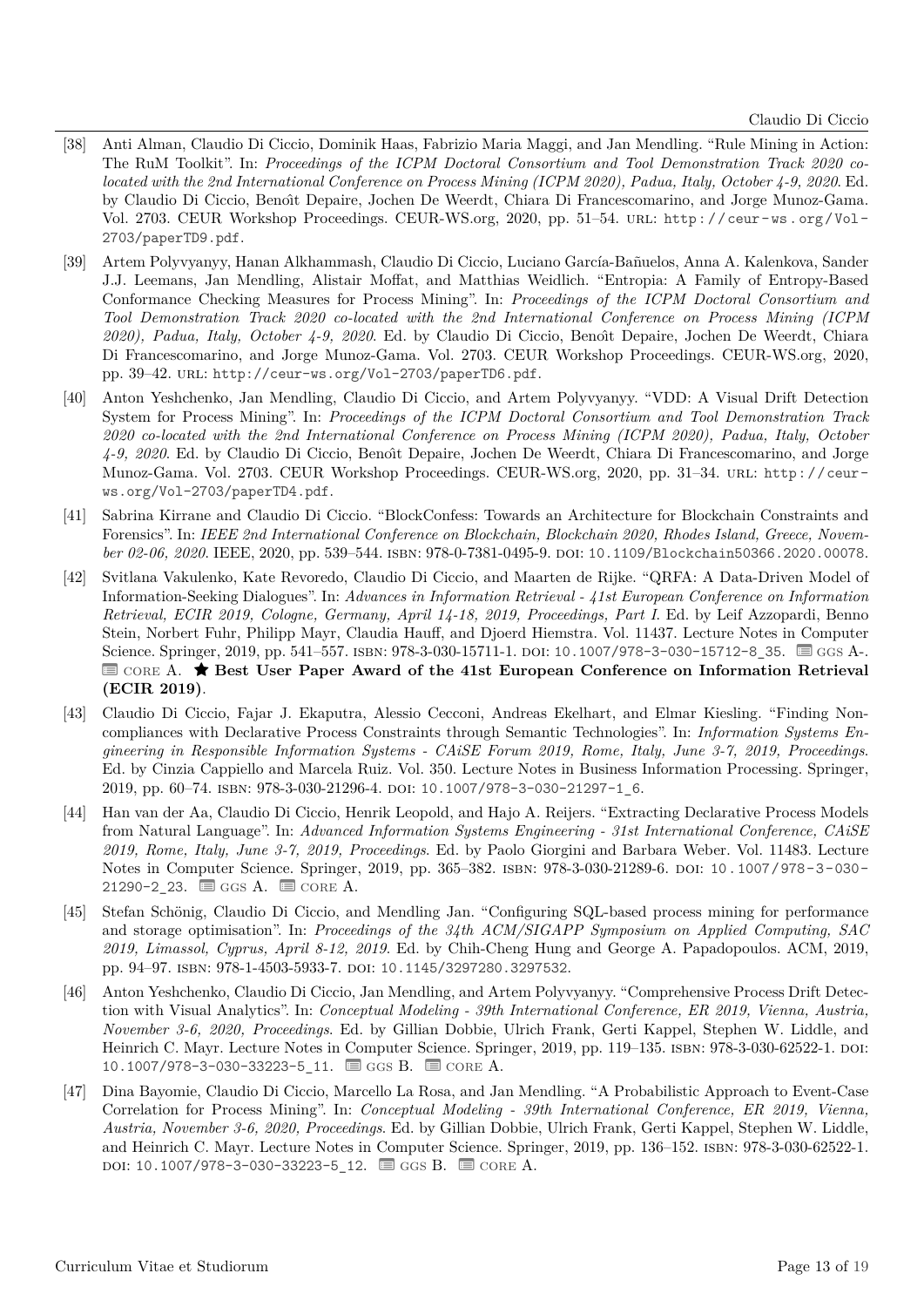- <span id="page-13-0"></span>[48] Roman Mühlberger, Stefan Bachhofner, Claudio Di Ciccio, Luciano García-Bañuelos, and Orlenys López-Pintado. "Extracting Event Logs for Process Mining from Data Stored on the Blockchain". In: *Business Process Management Workshops - BPM 2019 International Workshops, Vienna, Austria, September 1-6, 2019, Revised Selected Papers*. Ed. by Remco M. Dijkman, Chiara Di Francescomarino, and Uwe Zdun. Vol. 362. Lecture Notes in Business Information Processing. Springer, 2019, pp. 690–703. isbn: 978-3-030-37452-5. doi: [10.1007/978-3-030-37453-](https://doi.org/10.1007/978-3-030-37453-2_55) [2\\_55](https://doi.org/10.1007/978-3-030-37453-2_55).
- <span id="page-13-4"></span>[49] Anton Yeshchenko, Claudio Di Ciccio, Jan Mendling, and Artem Polyvyanyy. "Comprehensive Process Drift Analysis with the Visual Drift Detection Tool". In: *Proceedings of the ER Forum and Poster & Demos Session 2019 on Publishing Papers with CEUR-WS co-located with 38th International Conference on Conceptual Modeling (ER 2019), Salvador, Brazil, November 4, 2019*. Ed. by José Ignacio Panach, Renata S.S. Guizzardi, and Daniela Barreiro Claro. Vol. 2469. CEUR Workshop Proceedings. CEUR-WS.org, 2019, pp. 108–112. url: [http://ceur](http://ceur-ws.org/Vol-2469/ERDemo01.pdf)[ws.org/Vol-2469/ERDemo01.pdf](http://ceur-ws.org/Vol-2469/ERDemo01.pdf).
- <span id="page-13-3"></span>[50] Amr Azzam, Peb Ruswono Aryan, Alessio Cecconi, Claudio Di Ciccio, Fajar J. Ekaputra, Javier D. Fernández, Sotiris Karampatakis, Elmar Kiesling, Angelika Musil, Marta Sabou, Pujan Shadlau, and Thomas Thurner. "The CitySPIN Platform: A CPSS Environment for City-Wide Infrastructures". In: *Proceedings of the 1st Workshop on Cyber-Physical Social Systems co-located with the 9th International Conference on the Internet of Things (IoT 2019), Bilbao, Spain, October 22, 2019*. Ed. by Antonella Longo, Maria Fazio, Rajiv Ranjan, and Marco Zappatore. Vol. 2530. CEUR Workshop Proceedings. CEUR-WS.org, 2019, pp. 57–64. url: [http : / / ceur - ws . org / Vol -](http://ceur-ws.org/Vol-2530/paper8.pdf) [2530/paper8.pdf](http://ceur-ws.org/Vol-2530/paper8.pdf).
- <span id="page-13-5"></span>[51] Alessio Cecconi, Claudio Di Ciccio, Giuseppe De Giacomo, and Jan Mendling. "Interestingness of traces in declarative process mining: The Janus LTLpf approach". In: *Business Process Management - 16th International Conference, BPM 2018, Sydney, NSW, Australia, September 9-14, 2018, Proceedings*. Ed. by Mathias Weske, Marco Montali, Ingo Weber, and Jan vom Brocke. Vol. 11080. Lecture Notes in Computer Science. Springer, 2018, pp. 121– 138. ISBN: 978-3-319-98647-0. DOI: [10.1007/978-3-319-98648-7\\_8](https://doi.org/10.1007/978-3-319-98648-7_8). as GGS A. and CORE A.
- <span id="page-13-1"></span>[52] Claudio Di Ciccio, Alessio Cecconi, Jan Mendling, Dominik Felix, Dominik Haas, Daniel Lilek, Florian Riel, Andreas Rumpl, and Philipp Uhlig. "Blockchain-Based Traceability of Inter-organisational Business Processes". In: *Business Modeling and Software Design, BMSD 2018, Vienna, Austria, July 2-4, 2018, Proceedings*. Ed. by Boris Shishkov. Vol. 319. Lecture Notes in Business Information Processing. Springer, 2018, pp. 56–68. isbn: 978-3-319-94214-8. doi: [10.1007/978-3-319-94214-8\\_4](https://doi.org/10.1007/978-3-319-94214-8_4).
- [53] Suhrid Satyal, Ingo Weber, Hye-young Paik, Claudio Di Ciccio, and Jan Mendling. "Shadow Testing for Business Process Improvement". In: *On the Move to Meaningful Internet Systems. OTM 2018 Conferences - Confederated International Conferences: CoopIS, C&TC, and ODBASE 2018, Valletta, Malta, October 22-26, 2018, Proceedings, Part I*. Ed. by Hervé Panetto, Christophe Debruyne, Henderik A. Proper, Claudio Agostino Ardagna, Dumitru Roman, and Robert Meersman. Vol. 11229. Lecture Notes in Computer Science. Springer, 2018, pp. 153–171. isbn: 978-3-030-02609-7. doi: [10.1007/978-3-030-02610-3\\_9](https://doi.org/10.1007/978-3-030-02610-3_9).  $\Box$  GGS A-.  $\Box$  [core](http://portal.core.edu.au/conf-ranks) A.
- [54] Suhrid Satyal, Ingo Weber, Hye-young Paik, Claudio Di Ciccio, and Jan Mendling. "AB Testing for Process Versions with Contextual Multi-armed Bandit Algorithms". In: *Advanced Information Systems Engineering - 30th International Conference, CAiSE 2018, Tallinn, Estonia, June 11-15, 2018, Proceedings*. Ed. by John Krogstie and Hajo A. Reijers. Vol. 10816. Lecture Notes in Computer Science. Springer, 2018, pp. 19–34. isbn: 978-3-319-91562-3. DOI: [10.1007/978-3-319-91563-0\\_2](https://doi.org/10.1007/978-3-319-91563-0_2). *■ GGS A. ■ CORE A.*
- <span id="page-13-2"></span>[55] Johannes De Smedt, Claudio Di Ciccio, Jan Vanthienen, and Jan Mendling. "Model Checking of Mixed-Paradigm Process Models in a Discovery Context - Finding the Fit Between Declarative and Procedural". In: *Business Process Management Workshops - BPM 2016 International Workshops, Rio de Janeiro, Brazil, September 19, 2016, Revised Papers*. Ed. by Marlon Dumas and Marcelo Fantinato. Vol. 281. Lecture Notes in Business Information Processing. Springer, 2017, pp. 74–86. isbn: 978-3-319-58456-0. doi: [10.1007/978-3-319-58457-7\\_6](https://doi.org/10.1007/978-3-319-58457-7_6).
- [56] Giovanni Meroni, Claudio Di Ciccio, and Jan Mendling. "Artifact-driven Process Monitoring: Dynamically Binding Real-world Objects to Running Processes". In: *Proceedings of the Forum and Doctoral Consortium Papers Presented at the 29th International Conference on Advanced Information Systems Engineering, CAiSE 2017, Essen, Germany, June 12-16, 2017*. Ed. by Xavier Franch, Jolita Ralyté, Raimundas Matulevicius, Camille Salinesi, and Roel Wieringa. Vol. 1848. CEUR Workshop Proceedings. CEUR-WS.org, 2017, pp. 105-112. URL: http://ceur[ws.org/Vol-1848/CAiSE2017\\_Forum\\_Paper14.pdf](http://ceur-ws.org/Vol-1848/CAiSE2017_Forum_Paper14.pdf).
- [57] Stefan Bachhofner, Isabella Kis, Claudio Di Ciccio, and Jan Mendling. "Towards a Multi-parametric Visualisation Approach for Business Process Analytics". In: *Advanced Information Systems Engineering Workshops: CAISE 2017 International Workshops, Essen, Germany, June 12–16, 2017, Proceedings*. Ed. by Andreas Metzger and Anne Persson. Vol. 286. Lecture Notes in Business Information Processing. Springer, 2017, pp. 85–91. isbn: 978-3-319- 60048-2. doi: 10.1007/978-3-319-60048-2 8.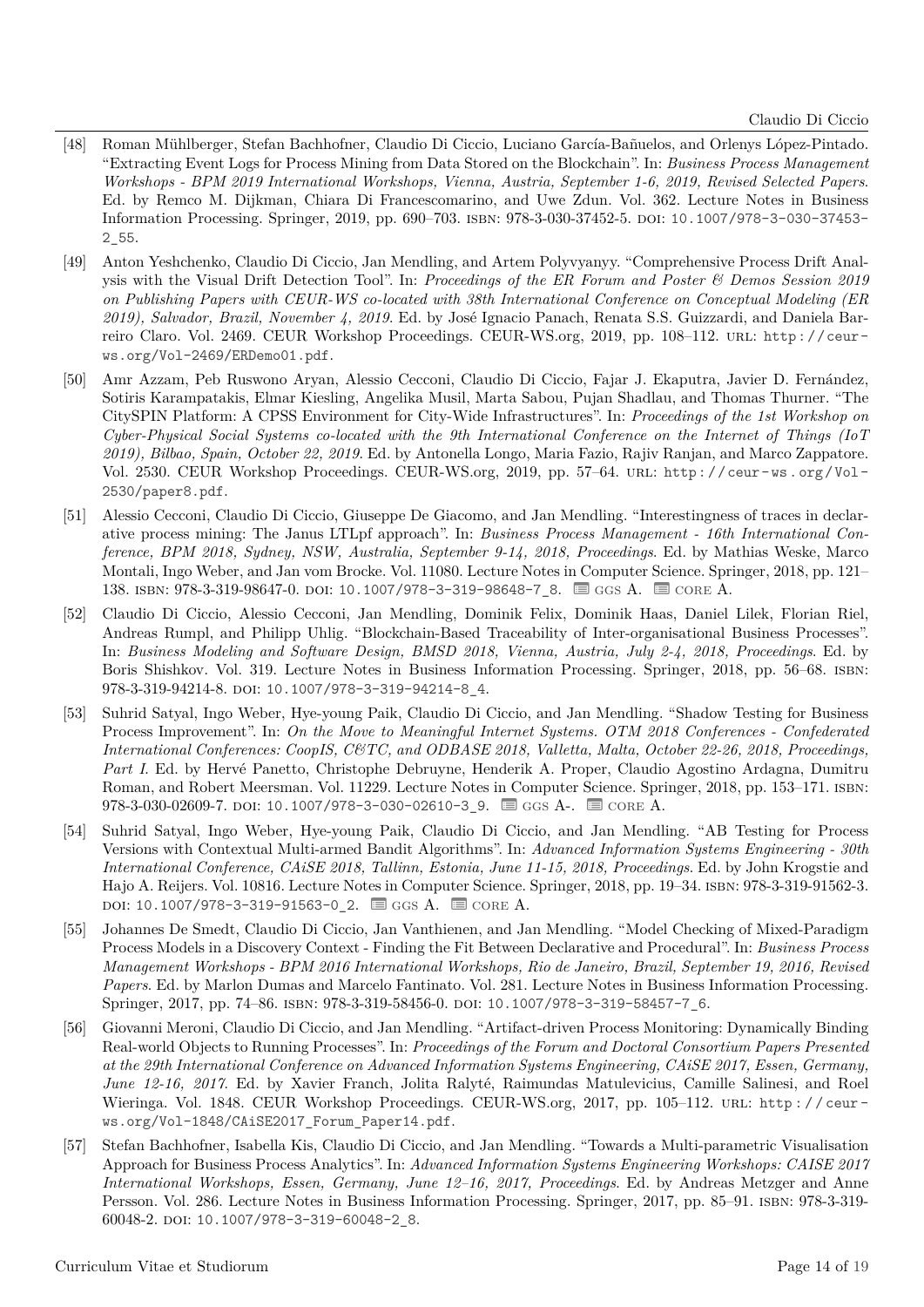- [58] Isabella Kis, Stefan Bachhofner, Claudio Di Ciccio, and Jan Mendling. "Towards a Data-Driven Framework for Measuring Process Performance". In: *Enterprise, Business-Process and Information Systems Modeling: 18th International Conference, BPMDS 2017, 22nd International Conference, EMMSAD 2017, Held at CAiSE 2017, Essen, Germany, June 12-13, 2017, Proceedings*. Ed. by Iris Reinhartz-Berger, Jens Gulden, Selmin Nurcan, Wided Guédria, and Palash Bera. Vol. 287. Lecture Notes in Business Information Processing. Springer, 2017, pp. 3–18. isbn: 978-3-319-59466-8. doi: [10.1007/978-3-319-59466-8\\_1](https://doi.org/10.1007/978-3-319-59466-8_1).
- [59] Suhrid Satyal, Ingo Weber, Hye-young Paik, Claudio Di Ciccio, and Jan Mendling. "AB-BPM: Performance-Driven Instance Routing for Business Process Improvement". In: *Business Process Management - 16th International Conference, BPM 2018, Sydney, NSW, Australia, September 9-14, 2018, Proceedings*. Ed. by Mathias Weske, Marco Montali, Ingo Weber, and Jan vom Brocke. Vol. 11080. Lecture Notes in Computer Science. Springer, 2017, pp. 113–129. ISBN: 978-3-319-98647-0. poi: 10.1007/978-3-319-65000-5. 7.  $\Box$  [ggs](http://gii-grin-scie-rating.scie.es) A.  $\Box$  [core](http://portal.core.edu.au/conf-ranks) A.
- [60] Luciano Baresi, Claudio Di Ciccio, Jan Mendling, Giovanni Meroni, and Pierluigi Plebani. "mArtifact: an Artifactdriven Process Monitoring Platform". In: *Proceedings of the BPM Demo Track and BPM Dissertation Award colocated with 15th International Conference on Business Process Modeling (BPM 2017), Barcelona, Spain, September 13, 2017*. Ed. by Robert Clarisó, Henrik Leopold, Jan Mendling, Wil M. P. van der Aalst, Akhil Kumar, Brian T. Pentland, and Mathias Weske. Vol. 1920. CEUR Workshop Proceedings. CEUR-WS.org, 2017, pp. 1–5. url: [http://ceur-ws.org/Vol-1920/BPM\\_2017\\_paper\\_188.pdf](http://ceur-ws.org/Vol-1920/BPM_2017_paper_188.pdf).
- [61] Christian Sturm, Stefan Schönig, and Claudio Di Ciccio. "Distributed Multi-Perspective Declare Discovery". In: *Proceedings of the BPM Demo Track and BPM Dissertation Award co-located with 15th International Conference on Business Process Modeling (BPM 2017), Barcelona, Spain, September 13, 2017*. Ed. by Robert Clarisó, Henrik Leopold, Jan Mendling, Wil M. P. van der Aalst, Akhil Kumar, Brian T. Pentland, and Mathias Weske. Vol. 1920. CEUR Workshop Proceedings. CEUR-WS.org, 2017. url: [http://ceur-ws.org/Vol-1920/BPM\\_2017\\_paper\\_](http://ceur-ws.org/Vol-1920/BPM_2017_paper_194.pdf) [194.pdf](http://ceur-ws.org/Vol-1920/BPM_2017_paper_194.pdf).
- [62] Giovanni Meroni, Claudio Di Ciccio, and Jan Mendling. "An Artifact-Driven Approach to Monitor Business Processes Through Real-World Objects". In: *Service-Oriented Computing - 15th International Conference, ICSOC 2017, Malaga, Spain, November 13-16, 2017, Proceedings*. Ed. by E. Michael Maximilien, Antonio Vallecillo, Jianmin Wang, and Marc Oriol. Vol. 10601. Lecture Notes in Computer Science. Springer, 2017, pp. 297–313. isbn:  $978-3-319-69034-6.$  DOI: 10.1007/978-3-319-69035-3 21.  $\equiv$  GGs A-.  $\equiv$  CORE A.
- [63] Anne Baumgraß, Mirela Botezatu, Claudio Di Ciccio, Remco Dijkman, Paul Grefen, Marcin Hewelt, Jan Mendling, Andreas Meyer, Shaya Pourmirza, and Hagen Völzer. "Towards a Methodology for the Engineering of Event-Driven Process Applications". In: *Business Process Management Workshops - BPM 2015 International Workshops, Innsbruck, Austria, August 31 – September 3, 2015, Revised Papers*. Ed. by Manfred Reichert and A. Hajo Reijers. Vol. 256. Lecture Notes in Business Information Processing. Springer International Publishing, 2016, pp. 501–514. isbn: 978-3-319-42886-4. doi: [10.1007/978-3-319-42887-1\\_40](https://doi.org/10.1007/978-3-319-42887-1_40).
- <span id="page-14-0"></span>[64] Michael Hanser, Claudio Di Ciccio, and Jan Mendling. "A Novel Framework for Visualizing Declarative Process Models". In: *Proceedings of the 8th ZEUS Workshop, Vienna, Austria, January 27-28, 2016*. Ed. by Christoph Hochreiner and Stefan Schulte. Vol. 1562. CEUR Workshop Proceedings. CEUR-WS.org, 2016, pp. 5–12. url: <http://ceur-ws.org/Vol-1562/paper1.pdf>. � **Best Presentation Award at the 8th Central-European Workshop on Services and their Composition (ZEUS 2016)**.
- [65] Taavi Kala, Fabrizio Maria Maggi, Claudio Di Ciccio, and Chiara Di Francescomarino. "Apriori and Sequence Analysis for Discovering Declarative Process Models". In: *20th IEEE International Enterprise Distributed Object Computing Conference, EDOC 2016, Vienna, Austria, September 5-9, 2016*. Ed. by Florian Matthes, Jan Mendling, and Stefanie Rinderle-Ma. IEEE, 2016, pp. 50–58. isbn: 978-1-4673-9885-5. doi: [10.1109/EDOC.2016.7579378](https://doi.org/10.1109/EDOC.2016.7579378).  $\equiv$  GGs B.  $\equiv$  CORE B.
- <span id="page-14-1"></span>[66] Fabrizio Maria Maggi, Marco Montali, Claudio Di Ciccio, and Jan Mendling. "Semantical Vacuity Detection in Declarative Process Mining". In: *Business Process Management - 14th International Conference, BPM 2016, Rio de Janeiro, Brazil, September 18-22, 2016. Proceedings*. Ed. by Marcello La Rosa, Peter Loos, and Oscar Pastor. Vol. 9850. Lecture Notes in Computer Science. Springer, 2016, pp. 158–175. ISBN: 978-3-319-45347-7. DOI: 10.1007/978-3-319-45348-4 10.  $\equiv$  GGS A.  $\equiv$  CORE A.
- [67] Stefan Schönig, Claudio Di Ciccio, Fabrizio Maria Maggi, and Jan Mendling. "Discovery of Multi-perspective Declarative Process Models". In: *Service-Oriented Computing - 14th International Conference, ICSOC 2016, Banff, AB, Canada, October 10-13, 2016, Proceedings*. Ed. by Quan Z. Sheng, Eleni Stroulia, Samir Tata, and Sami Bhiri. Vol. 9936. Lecture Notes in Computer Science. Springer, 2016, pp. 87–103. isbn: 978-3-319-46294-3. doi: 10.1007/978-3-319-46295-0 6.  $\equiv$  GGS A-.  $\equiv$  CORE A.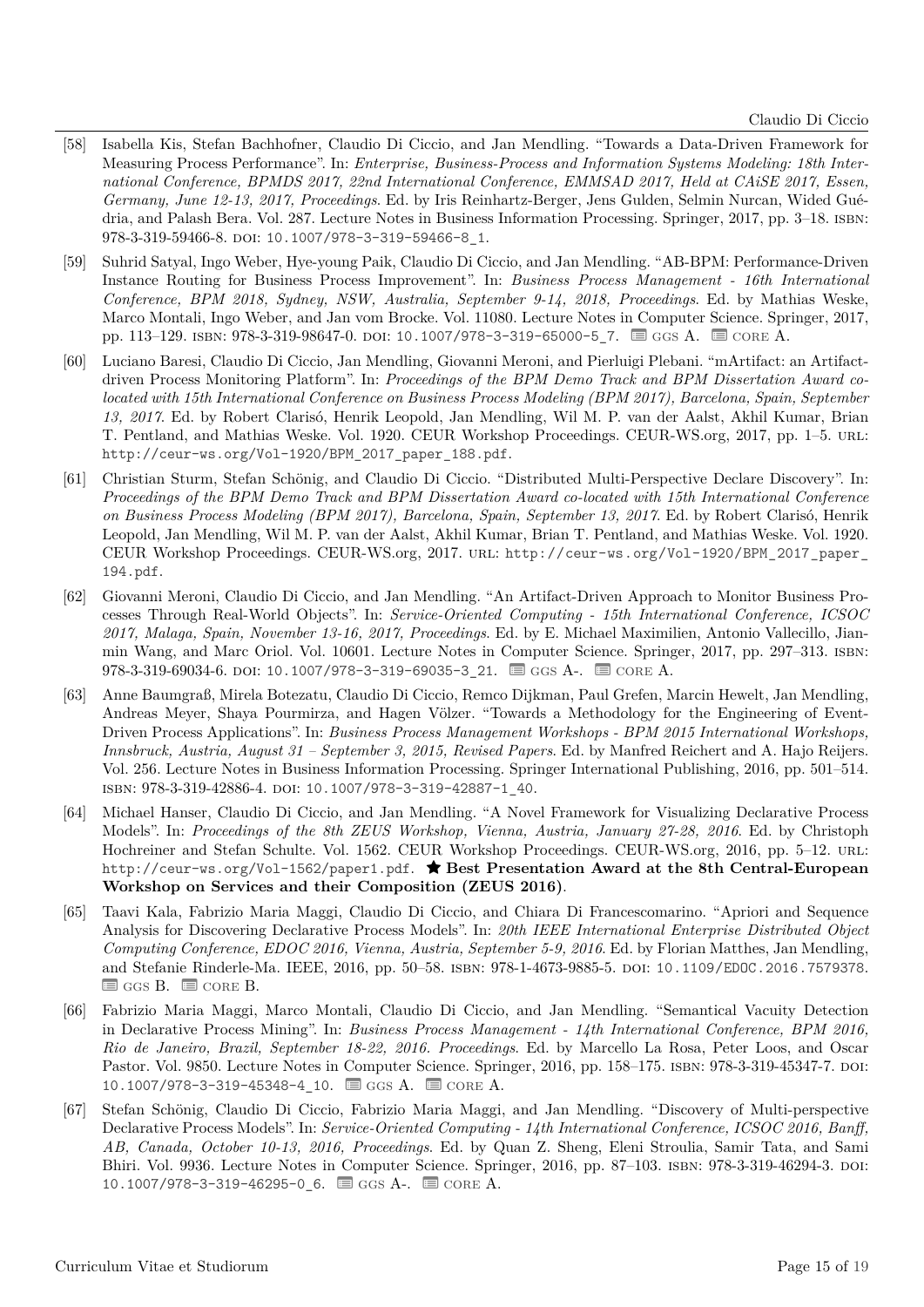- <span id="page-15-2"></span>[68] Matej Puchovsky, Claudio Di Ciccio, and Jan Mendling. "A Case Study on the Business Benefits of Automated Process Discovery". In: *Proceedings of the 6th International Symposium on Data-driven Process Discovery and Analysis (SIMPDA 2016), Graz, Austria, December 15-16, 2016*. Ed. by Paolo Ceravolo, Christian Guetl, and Stefanie Rinderle-Ma. Vol. 1757. CEUR Workshop Proceedings. CEUR-WS.org, 2016, pp. 35–49. url: [http :](http://ceur-ws.org/Vol-1757/paper3.pdf) [//ceur-ws.org/Vol-1757/paper3.pdf](http://ceur-ws.org/Vol-1757/paper3.pdf).
- [69] Thomas Baier, Claudio Di Ciccio, Jan Mendling, and Mathias Weske. "Matching of Events and Activities An Approach Using Declarative Modeling Constraints". In: *Enterprise, Business-Process and Information Systems Modeling - 16th International Conference, BPMDS 2015, 20th International Conference, EMMSAD 2015, Held at CAiSE 2015, Stockholm, Sweden, June 8-9, 2015, Proceedings*. Ed. by Khaled Gaaloul, Rainer Schmidt, Selmin Nurcan, Sérgio Guerreiro, and Qin Ma. Vol. 214. Lecture Notes in Business Information Processing. Springer, 2015, pp. 119-134. ISBN: 978-3-319-19236-9. DOI: 10.1007/978-3-319-19237-6 8.
- [70] Anne Baumgrass, Cristina Cabanillas, and Claudio Di Ciccio. "A Conceptual Architecture for an Event-based Information Aggregation Engine in Smart Logitics". In: *Enterprise Modelling and Information Systems Architectures, Proceedings of the 6th Int. Workshop on Enterprise Modelling and Information Systems Architectures, EMISA 2015, Innsbruck, Austria, September 3-4, 2015*. Ed. by Jens Kolb, Henrik Leopold, and Jan Mendling. Vol. 248. Lecture Notes in Informatics (LNI). GI, 2015, pp. 109–123. isbn: 978-3-88579-642-8.
- [71] Anne Baumgrass, Claudio Di Ciccio, Remco M. Dijkman, Marcin Hewelt, Jan Mendling, Andreas Meyer, Shaya Pourmirza, Mathias Weske, and Tsun Yin Wong. "GET Controller and UNICORN: Event-driven Process Execution and Monitoring in Logistics". In: *Proceedings of the BPM Demo Session 2015 Co-located with the 13th International Conference on Business Process Management (BPM 2015), Innsbruck, Austria, September 2, 2015*. Ed. by Florian Daniel and Stefan Zugal. Vol. 1418. CEUR Workshop Proceedings. CEUR-WS.org, 2015, pp. 75–79. url: [http:](http://ceur-ws.org/Vol-1418/paper16.pdf) [//ceur-ws.org/Vol-1418/paper16.pdf](http://ceur-ws.org/Vol-1418/paper16.pdf).
- [72] Claudio Di Ciccio, Mario Luca Bernardi, Marta Cimitile, and Fabrizio Maria Maggi. "Generating Event Logs through the Simulation of Declare Models". In: *Enterprise and Organizational Modeling and Simulation - 11th International Workshop, EOMAS 2015, Held at CAiSE 2015, Stockholm, Sweden, June 8-9, 2015, Selected Papers*. Ed. by Joseph Barjis, Robert Pergl, and Eduard Babkin. Vol. 231. Lecture Notes in Business Information Processing. Springer, 2015, pp. 20–36. isbn: 978-3-319-24625-3. doi: [10.1007/978-3-319-24626-0\\_2](https://doi.org/10.1007/978-3-319-24626-0_2).
- [73] Claudio Di Ciccio, Javier D. Fernández, and Jürgen Umbrich. "Improving the Usability of Open Data Portals from a Business Process Perspective". In: *Open Data Quality: from Theory to Practice Workshop, ODQ 2015, Munich, 30 March 2015*. Politecnico di Torino. Network of Excellence in Internet Science, 2015, pp. 6–10.
- <span id="page-15-0"></span>[74] Claudio Di Ciccio, Fabrizio Maria Maggi, Marco Montali, and Jan Mendling. "Ensuring Model Consistency in Declarative Process Discovery". In: *Business Process Management - 13th International Conference, BPM 2015, Innsbruck, Austria, August 31 - September 3, 2015, Proceedings*. Ed. by Hamid Reza Motahari-Nezhad, Jan Recker, and Matthias Weidlich. Vol. 9253. Lecture Notes in Computer Science. Springer, 2015, pp. 144–159. isbn: 978-3- 319-23062-7. doi: [10.1007/978-3-319-23063-4\\_9](https://doi.org/10.1007/978-3-319-23063-4_9). � [ggs](http://gii-grin-scie-rating.scie.es) A. � [core](http://portal.core.edu.au/conf-ranks) A. � **Best Paper Award of the 13th Int. Conference on Business Process Management (BPM 2015)**.
- [75] Claudio Di Ciccio, Mitchel H.M. Schouten, Massimiliano de Leoni, and Jan Mendling. "Declarative Process Discovery with MINERful in ProM". In: *Proceedings of the BPM Demo Session 2015 Co-located with the 13th International Conference on Business Process Management (BPM 2015), Innsbruck, Austria, September 2, 2015*. Ed. by Florian Daniel and Stefan Zugal. Vol. 1418. CEUR Workshop Proceedings. CEUR-WS.org, 2015, pp. 60–64. url: <http://ceur-ws.org/Vol-1418/paper13.pdf>.
- [76] Claudio Di Ciccio, Massimo Mecella, and Jan Mendling. "The Effect of Noise on Mined Declarative Constraints". In: *Data-Driven Process Discovery and Analysis*. Ed. by Paolo Ceravolo, Rafael Accorsi, and Philippe Cudre-Mauroux. Vol. 203. Lecture Notes in Business Information Processing. Springer, 2015, pp. 1–24. ISBN: 978-3-662-46435-9. DOI: [10.1007/978-3-662-46436-6\\_1](https://doi.org/10.1007/978-3-662-46436-6_1).
- <span id="page-15-1"></span>[77] Cristina Cabanillas, Enver Campara, Claudio Di Ciccio, Bartholomäus Koziel, Jan Mendling, Johannes Paulitschke, and Johannes Prescher. "Towards a Prediction Engine for Flight Delays based on Weather Delay Analysis". In: *Joint Proceedings of the 1st International Workshop on Modeling Inter-Organizational Processes and 1st International Workshop on Event Modeling and Processing in Business Process Management co-located with Modellierung 2014, Vienna, Austria, March 19, 2014.* Ed. by Anne Baumgraß, Nico Herzberg, Gerti Kappel, Jan Mendling, Andreas Meyer, and Stefanie Rinderle-Ma. Vol. 1185. CEUR Workshop Proceedings. CEUR-WS.org, 2014, pp. 49–51. url: <http://ceur-ws.org/Vol-1185/paper6.pdf>.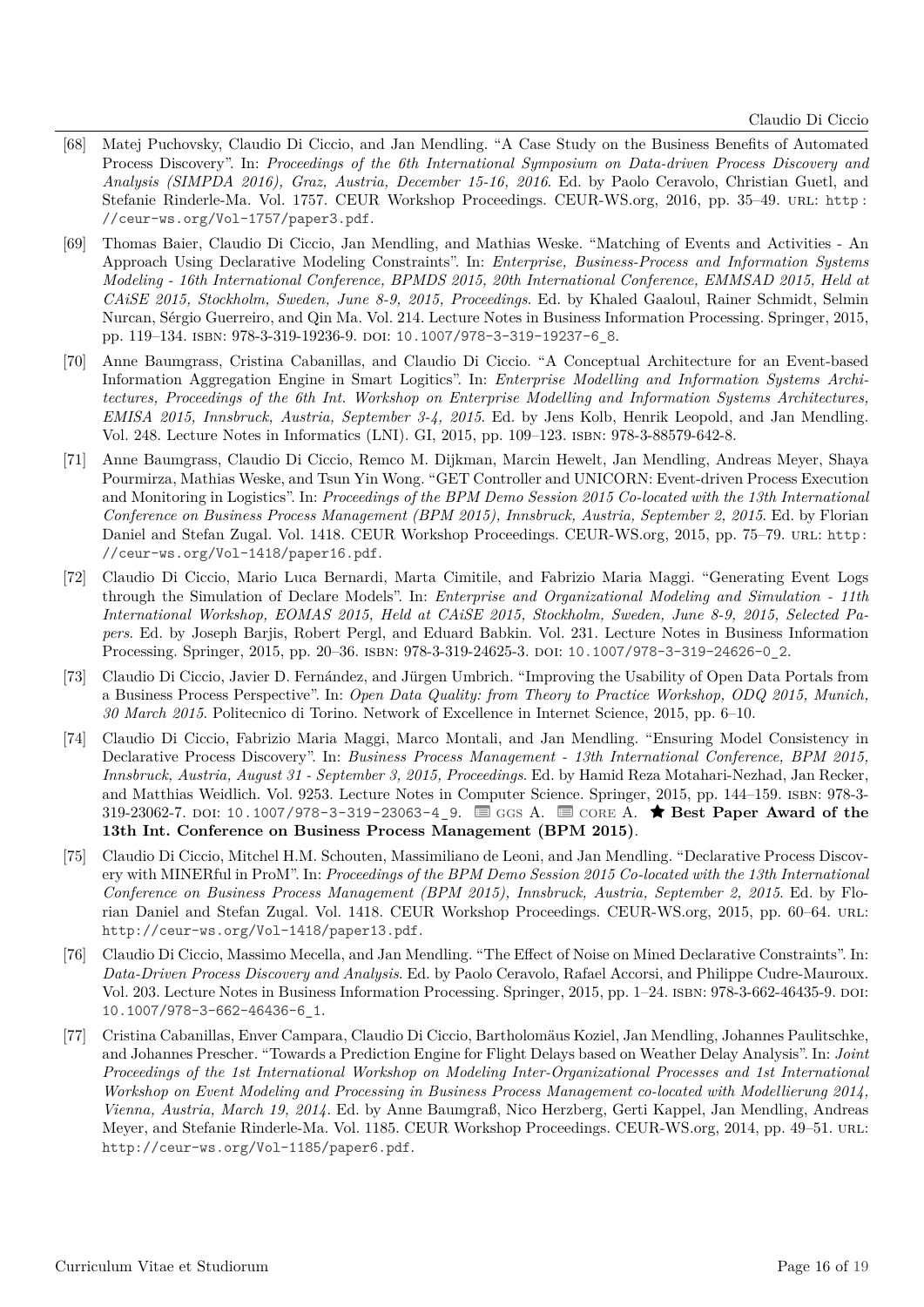- <span id="page-16-8"></span>[78] Cristina Cabanillas, Andreas Curik, Claudio Di Ciccio, Manuel Gutjahr, Jan Mendling, Johannes Prescher, and Jan Simecka. "Combining Event Processing and Support Vector Machines for Automated Flight Diversion Predictions". In: *Joint Proceedings of the 1st International Workshop on Modeling Inter-Organizational Processes and 1st International Workshop on Event Modeling and Processing in Business Process Management co-located with Modellierung 2014, Vienna, Austria, March 19, 2014.* Ed. by Anne Baumgraß, Nico Herzberg, Gerti Kappel, Jan Mendling, Andreas Meyer, and Stefanie Rinderle-Ma. Vol. 1185. CEUR Workshop Proceedings. CEUR-WS.org, 2014, pp. 45–47. url: <http://ceur-ws.org/Vol-1185/paper5.pdf>.
- <span id="page-16-2"></span>[79] Cristina Cabanillas, Claudio Di Ciccio, Jan Mendling, and Anne Baumgrass. "Predictive Task Monitoring for Business Processes". In: *Business Process Management - 12th International Conference, BPM 2014, Haifa, Israel, September 7-11, 2014*. Ed. by Shazia Wasim Sadiq, Pnina Soffer, and Hagen Völzer. Vol. 8659. Lecture Notes in Computer Science. Springer, 2014, pp. 424–432. ISBN: 978-3-319-10171-2. DOI: [10.1007/978-3-319-10172-9\\_31](https://doi.org/10.1007/978-3-319-10172-9_31).  $\equiv$  GGS A.  $\equiv$  CORE A.
- <span id="page-16-1"></span>[80] Claudio Di Ciccio, Fabrizio Maria Maggi, and Jan Mendling. "Discovering Target-Branched Declare Constraints". In: *Business Process Management - 12th International Conference, BPM 2014, Haifa, Israel, September 7-11, 2014*. Ed. by Shazia Wasim Sadiq, Pnina Soffer, and Hagen Völzer. Vol. 8659. Lecture Notes in Computer Science. Springer, 2014, pp. 34–50. ISBN: 978-3-319-10171-2. DOI: [10.1007/978-3-319-10172-9\\_3](https://doi.org/10.1007/978-3-319-10172-9_3). ■ GGS A. ■ CORE A.
- <span id="page-16-9"></span>[81] Johannes Prescher, Claudio Di Ciccio, and Jan Mendling. "From Declarative Processes to Imperative Models". In: *Proceedings of the 4th International Symposium on Data-driven Process Discovery and Analysis (SIMPDA 2014), Milan, Italy, November 19-21, 2014*. Ed. by Rafael Accorsi, Paolo Ceravolo, and Barbara Russo. Vol. 1293. CEUR Workshop Proceedings. CEUR-WS.org, 2014, pp. 162–173. doi: [10.13140/2.1.1577.4409](https://doi.org/10.13140/2.1.1577.4409).
- <span id="page-16-0"></span>[82] Margus Räim, Claudio Di Ciccio, Fabrizio Maria Maggi, Massimo Mecella, and Jan Mendling. "Log-Based Understanding of Business Processes through Temporal Logic Query Checking". In: *On the Move to Meaningful Internet Systems: OTM 2014 Conferences - Confederated International Conferences: CoopIS, and ODBASE 2014, Amantea, Italy, October 27-31, 2014, Proceedings*. Ed. by Robert Meersman, Hervé Panetto, Tharam S. Dillon, Michele Missikoff, Lin Liu, Oscar Pastor, Alfredo Cuzzocrea, and Timos Sellis. Vol. 8841. Lecture Notes in Computer Science. Springer, 2014, pp. 75–92. ISBN: 978-3-662-45562-3. DOI: [10.1007/978-3-662-45563-0\\_5](https://doi.org/10.1007/978-3-662-45563-0_5). ■ GGS A-.  $\equiv$  CORE A.
- <span id="page-16-4"></span>[83] Claudio Di Ciccio and Massimo Mecella. "A Two-Step Fast Algorithm for the Automated Discovery of Declarative Workflows". In: *IEEE Symposium on Computational Intelligence and Data Mining, CIDM 2013, Singapore, 16-19 April, 2013.* IEEE, 2013, pp. 135–142. ISBN: 978-1-4673-5895-8. DOI: [10.1109/CIDM.2013.6597228](https://doi.org/10.1109/CIDM.2013.6597228). **B** CORE C.
- <span id="page-16-3"></span>[84] Claudio Di Ciccio and Massimo Mecella. "Studies on the Discovery of Declarative Control Flows from Errorprone Data". In: *Proceedings of the 3rd International Symposium on Data-driven Process Discovery and Analysis, Riva del Garda, Italy, August 30, 2013*. Ed. by Rafael Accorsi, Paolo Ceravolo, and Philippe Cudré-Mauroux. Vol. 1027. CEUR Workshop Proceedings. CEUR-WS.org, 2013, pp. 31–45. url: [http : / / ceur - ws . org / Vol -](http://ceur-ws.org/Vol-1027/paper3.pdf) [1027/paper3.pdf](http://ceur-ws.org/Vol-1027/paper3.pdf).
- <span id="page-16-10"></span>[85] Mario Caruso, Claudio Di Ciccio, Ettore Iacomussi, Eirini Kaldeli, Alexander Lazovik, and Massimo Mecella. "Service Ecologies for Home/Building Automation". In: *10th International IFAC Symposium on Robot Control, SyRoCo 2012, Dubrovnik, Croatia, September 5-7, 2012*. Ed. by Ivan Petrovic and Peter Korondi. Vol. 10. Robot Control. IFAC, 2012, pp. 467–472. isbn: 978-3-902823-11-3. doi: [10.3182/20120905-3-HR-2030.00191](https://doi.org/10.3182/20120905-3-HR-2030.00191).
- <span id="page-16-5"></span>[86] Giuseppe De Giacomo, Claudio Di Ciccio, Paolo Felli, Yuxiao Hu, and Massimo Mecella. "Goal-based Composition of Stateful Services for Smart Homes". In: *On the Move to Meaningful Internet Systems: OTM 2012, Confederated International Conferences: CoopIS, DOA-SVI, and ODBASE 2012, Rome, Italy, September 10-14, 2012. Proceedings, Part I*. Ed. by Robert Meersman, Hervé Panetto, Tharam S. Dillon, Stefanie Rinderle-Ma, Peter Dadam, Xiaofang Zhou, Siani Pearson, Alois Ferscha, Sonia Bergamaschi, and Isabel F. Cruz. Vol. 7565. Lecture Notes in Computer Science. Springer, 2012, pp. 194–211. ISBN: 978-3-642-33605-8. DOI: [10.1007/978-3-642-33606-5\\_13](https://doi.org/10.1007/978-3-642-33606-5_13).  $\equiv$  GGS A-.  $\equiv$  CORE A.
- <span id="page-16-6"></span>[87] Claudio Di Ciccio, Andrea Marrella, and Alessandro Russo. "Knowledge-intensive Processes: An Overview of Contemporary Approaches". In: *1st International Workshop on Knowledge-intensive Business Processes, KiBP 2012, Rome, Italy, June 15, 2012*. Ed. by Arthur H.M. ter Hofstede, Massimo Mecella, Sebastian Sardina, and Andrea Marrella. Vol. 861. CEUR-WS.org, 2012, pp. 33–47. url: [http://ceur-ws.org/Vol-861/KiBP2012\\_](http://ceur-ws.org/Vol-861/KiBP2012_paper_2.pdf) [paper\\_2.pdf](http://ceur-ws.org/Vol-861/KiBP2012_paper_2.pdf).
- <span id="page-16-7"></span>[88] Claudio Di Ciccio and Massimo Mecella. "Mining Constraints for Artful Processes". In: *Business Information Systems - 15th International Conference, BIS 2012, Vilnius, Lithuania, May 21-23, 2012. Proceedings*. Ed. by Witold Abramowicz, Dalia Kriksciuniene, and Virgilijus Sakalauskas. Vol. 117. Lecture Notes in Business Information Processing. Springer, 2012, pp. 11–23. ISBN: 978-3-642-30358-6. DOI: [10.1007/978-3-642-30359-3\\_2](https://doi.org/10.1007/978-3-642-30359-3_2). *■ GGS B-.*  $\blacksquare$  CORE B.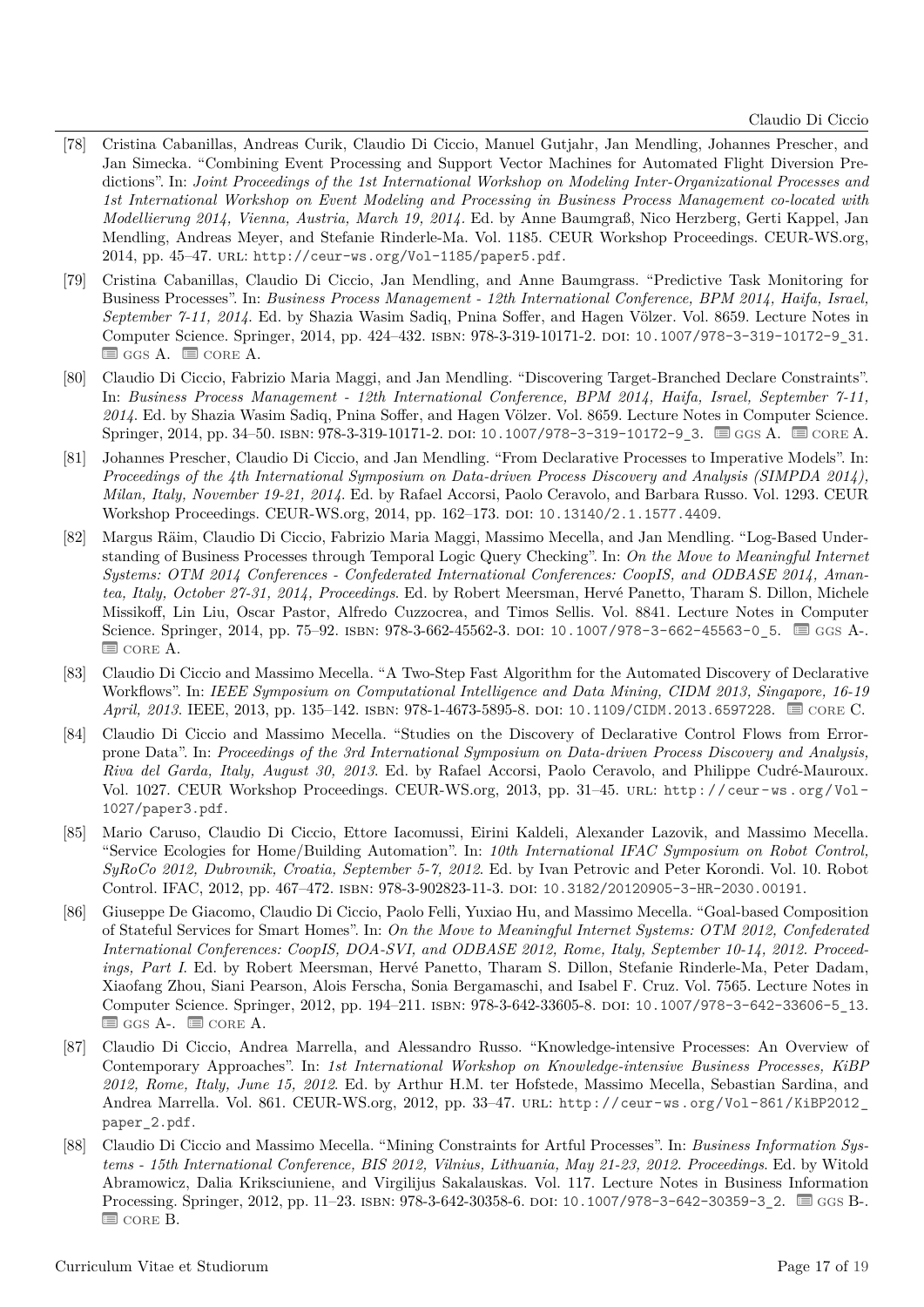- [89] Claudio Di Ciccio, Massimo Mecella, Monica Scannapieco, Diego Zardetto, and Tiziana Catarci. "MailOfMine Analyzing Mail Messages for Mining Artful Collaborative Processes". In: *Data-Driven Process Discovery and Analysis*. Ed. by Karl Aberer, Ernesto Damiani, and Tharam Dillon. Vol. 116. Lecture Notes in Business Information Processing. Springer, 2012, pp. 55–81. ISBN: 978-3-642-34043-7. DOI: [10.1007/978-3-642-34044-4\\_4](https://doi.org/10.1007/978-3-642-34044-4_4).
- <span id="page-17-2"></span>[90] Tiziana Catarci, Claudio Di Ciccio, Vincenzo Forte, Ettore Iacomussi, Massimo Mecella, Giuseppe Santucci, and Giuseppe Tino. "Service Composition and Advanced User Interfaces in the Home of Tomorrow: the SM4All Approach". In: *Ambient Media and Systems - Second International ICST Conference, AMBI-SYS 2011, Porto, Portugal, March 24-25, 2011, Revised Selected Papers*. Ed. by Silvia Gabrielli, Dirk Elias, and Kanav Kahol. Vol. 70. Lecture Notes of the Institute for Computer Sciences, Social Informatics and Telecommunications Engineering. Springer, 2011, pp. 12-19. ISBN: 978-3-642-23901-4. poi: [10.1007/978-3-642-23902-1\\_2](https://doi.org/10.1007/978-3-642-23902-1_2).
- <span id="page-17-0"></span>[91] Claudio Di Ciccio, Tiziana Catarci, and Massimo Mecella. "Representing and Visualizing Mined Artful Processes in MailOfMine". In: *Information Quality in e-Health - 7th Conference of the Workgroup Human-Computer Interaction and Usability Engineering of the Austrian Computer Society, USAB 2011, Graz, Austria, November 25-26, 2011. Proceedings*. Ed. by Andreas Holzinger and Klaus-Martin Simonic. Vol. 7058. Lecture Notes in Computer Science. Springer, 2011, pp. 83-94. ISBN: 978-3-642-25363-8. DOI: [10.1007/978-3-642-25364-5\\_9](https://doi.org/10.1007/978-3-642-25364-5_9).
- [92] Claudio Di Ciccio, Massimo Mecella, Monica Scannapieco, and Diego Zardetto. "Groupware Mail Messages Analysis for Mining Collaborative Processes". In: *Sistemi Evoluti per Basi di Dati - SEBD 2011, Proceedings of the Nineteenth Italian Symposium on Advanced Database Systems, Maratea, Italy, June 26-29, 2011*. Ed. by Giansalvatore Mecca and Sergio Greco. 2011, pp. 397–404.
- <span id="page-17-1"></span>[93] Claudio Di Ciccio, Massimo Mecella, Monica Scannapieco, Diego Zardetto, and Tiziana Catarci. "MailOfMine – Analyzing Mail Messages for Mining Artful Collaborative Processes". In: *1st International Symposium on Data-Driven Process Discovery and Analysis, SIMPDA 2011, Campione d'Italia, Italy, June 29 - July 1st, 2011*. Ed. by Karl Aberer, Ernesto Damiani, and Tharam Dillon. 2011, pp. 45–59. ISBN: 978-88-903120-2-1.
- [94] Riccardo De Masellis, Claudio Di Ciccio, Massimo Mecella, and Fabio Patrizi. "Smart Home Planning Programs". In: *7th International Conference on Service Systems and Service Management, ICSSSM 2010, Tokyo, Japan, June 28-30, 2010*. Ed. by Jian Chen. IEEE, 2010, pp. 377–382. doi: [10.1109/ICSSSM.2010.5530212](https://doi.org/10.1109/ICSSSM.2010.5530212).
- [95] Roberto Baldoni, Claudio Di Ciccio, Massimo Mecella, Fabio Patrizi, Leonardo Querzoni, Giuseppe Santucci, Schahram Dustdar, Fei Li, Hong-Linh Truong, Laura Albornos, Francisco Milagro Lardies, Pablo Antolin Rafael, Rassul Ayani, Katharina Rasch, Marianela Garcia Lozano, Marco Aiello, Alexander Lazovik, Antonio Denaro, Giorgio Lasala, Paolo Pucci, Clemens Holzner, Febo Cincotti, and Fabio Aloise. "An Embedded Middleware Platform for Pervasive and Immersive Environments for-All". In: *6th Annual IEEE Communications Society Conference on Sensor, Mesh and Ad Hoc Communications and Networks, SECON 2009, Rome, Italy, June 22-26, 2009*. Ed. by Mario Gerla, Chiara Petrioli, and Nitin Vaidya. IEEE, 2009, pp. 213–215. isbn: 978-1-4244-2907-3. doi: [10.1109/SAHCNW.2009.5172921](https://doi.org/10.1109/SAHCNW.2009.5172921). **@** GGS B. **@ CORE B.**

#### **Edited Volumes**

- [96] Iris Beerepoot, Claudio Di Ciccio, Andrea Marrella, Hajo A. Reijers, Stefanie Rinderle-Ma, and Barbara Weber, eds. *Proceedings of the International Workshop on BPM Problems to Solve Before We Die (PROBLEMS 2021) co-located with the 19th International Conference on Business Process Management (BPM 2021), Rome, Italy, September 6-10, 2021*. Vol. 2938. CEUR Workshop Proceedings. CEUR-WS.org, Sept. 2021.
- [97] Claudio Di Ciccio, Chiara Di Francescomarino, and Pnina Soffer, eds. *3rd International Conference on Process Mining, ICPM 2021, Eindhoven, Netherlands, October 31 - Nov. 4, 2021*. IEEE, Oct. 2021. isbn: 978-1-6654-3514-7. doi: [10.1109/ICPM53251.2021](https://doi.org/10.1109/ICPM53251.2021).
- [98] Claudio Di Ciccio, Benoît Depaire, Jochen De Weerdt, Chiara Di Francescomarino, and Jorge Munoz-Gama, eds. *Proceedings of the ICPM Doctoral Consortium and Tool Demonstration Track 2020 co-located with the 2nd International Conference on Process Mining (ICPM 2020), Padua, Italy, October 4-9, 2020*. Vol. 2703. CEUR Workshop Proceedings. CEUR-WS.org, Oct. 2020. url: <http://ceur-ws.org/Vol-2703/>.
- [99] Wil M.P. van der Aalst, Jan vom Brocke, Marco Comuzzi, Claudio Di Ciccio, Félix Garcı́a, Akhil Kumar, Jan Mendling, Brian T. Pentland, Luise Pufahl, Manfred Reichert, and Mathias Weske, eds. *Proceedings of the Best Dissertation Award, Doctoral Consortium, and Demonstration & Resources Track at BPM 2020 co-located with the 18th International Conference on Business Process Management (BPM 2020), Sevilla, Spain, September 13-18, 2020*. Vol. 2673. CEUR Workshop Proceedings. CEUR-WS.org, Sept. 2020. url: <http://ceur-ws.org/Vol-2673/>.